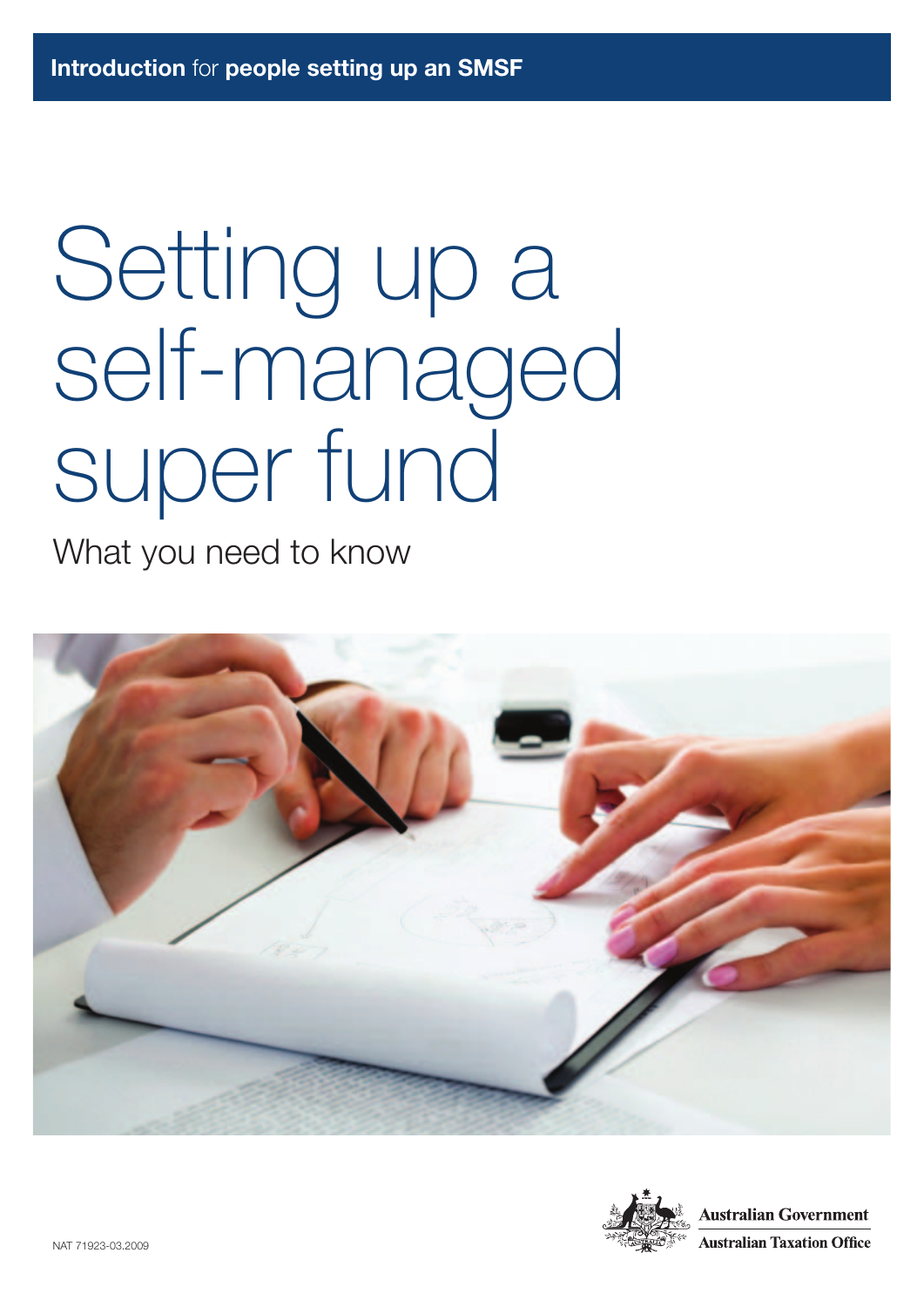#### Our commitment to you

We are committed to providing you with guidance you can rely on, so we make every effort to ensure that our publications are correct.

If you follow our guidance in this publication and it turns out to be incorrect or misleading, and you fail to comply with the law as a result, we must still apply the law correctly. However, we will take the fact that you followed our guidance into account when deciding what action, if any, we should take.

If you make an honest mistake in trying to follow our guidance in this publication and you fail to comply with the law as a result, we will take the reason for the mistake into account in deciding what action to take.

If you feel that this publication does not fully cover your circumstances, or you are unsure how it applies to you, you can seek further assistance from us.

We regularly revise our publications to take account of any changes to the law, so make sure that you have the latest information. If you are unsure, you can check for a more recent version on our website at **www.ato.gov.au**  or contact us.

This publication was current at **March 2009**.

#### **© COMMONWEALTH OF AUSTRALIA 2009**

This work is copyright. Apart from any use as permitted under the *Copyright Act 1968*, no part may be reproduced by any process without prior written permission from the Commonwealth. Requests and inquiries concerning reproduction and rights should be addressed to the Commonwealth Copyright Administration, Attorney-General's Department, Robert Garran Offices, National Circuit, Barton ACT 2600 or posted at **http://www.ag.gov.au/cca**

#### **PUBLISHED BY**

Australian Taxation Office Canberra March 2009

JS 13219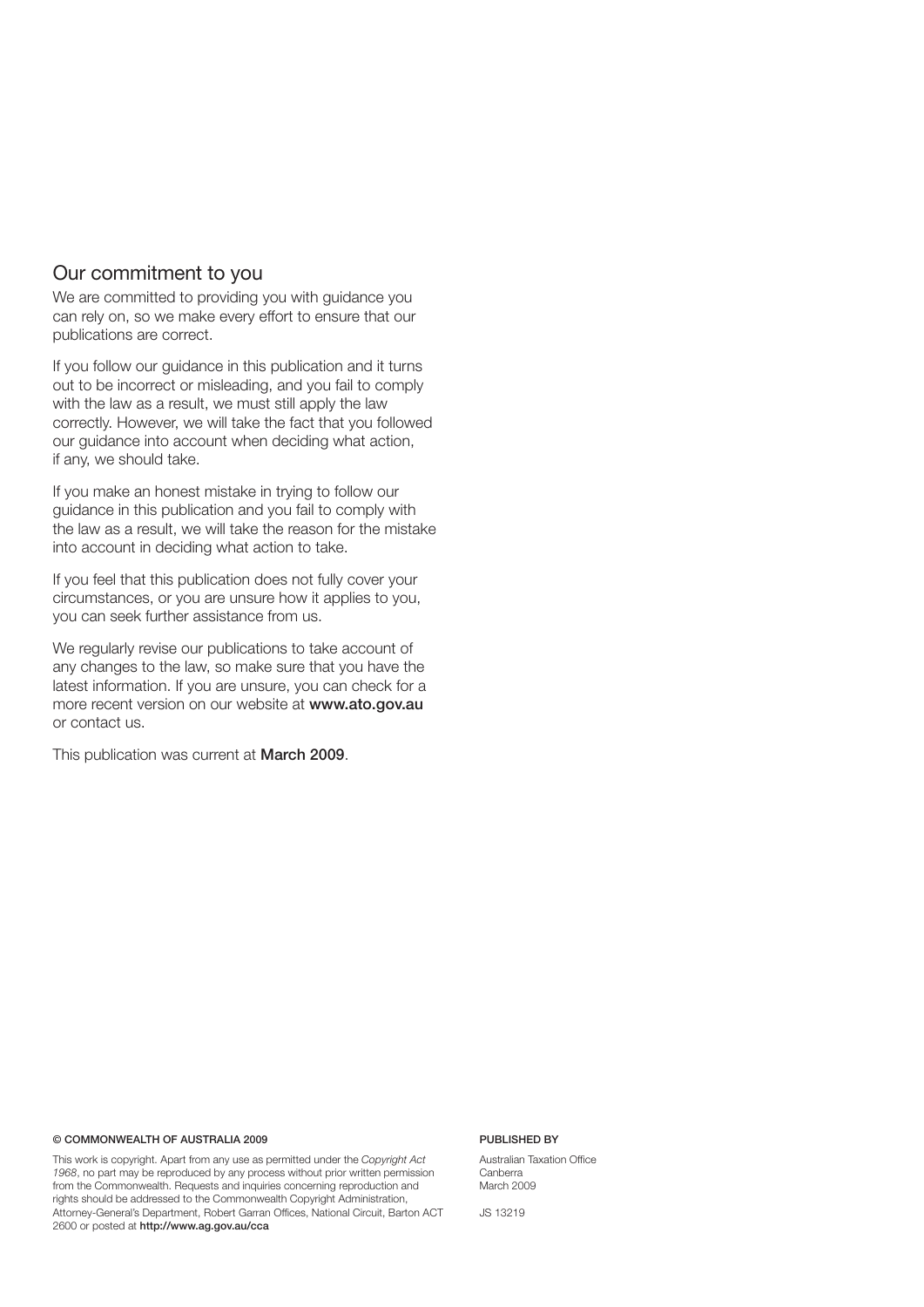## Commissioner's foreword

Self-managed super funds (SMSFs) can be a great way to provide for your retirement. Now that you've decided to establish your own fund, it's important you are aware of your responsibilities and obligations as a trustee.

The Australian Taxation Office (ATO), as regulator of SMSFs, is responsible to help protect the retirement income system by ensuring that SMSFs follow the rules outlined in the super and income tax legislation.

In recognition of this, our compliance program around SMSFs has increased substantially over the last two years and will be maintained and enhanced in years ahead.

We have maintained a strong focus on education to encourage voluntary compliance in the market. We now have a suite of publications that you can use according to where you are in managing your fund, our electronic



SMSF Newsletter readership is growing everyday and is an ideal way for you to keep in touch with what is happening, and we have redesigned our website so that information is easier to find.

Remember, if you need help with your fund, you can contact us for specific advice about how the super laws apply to your situation.

Michael D'Ascenzo

**Michael D'Ascenzo** Commissioner of Taxation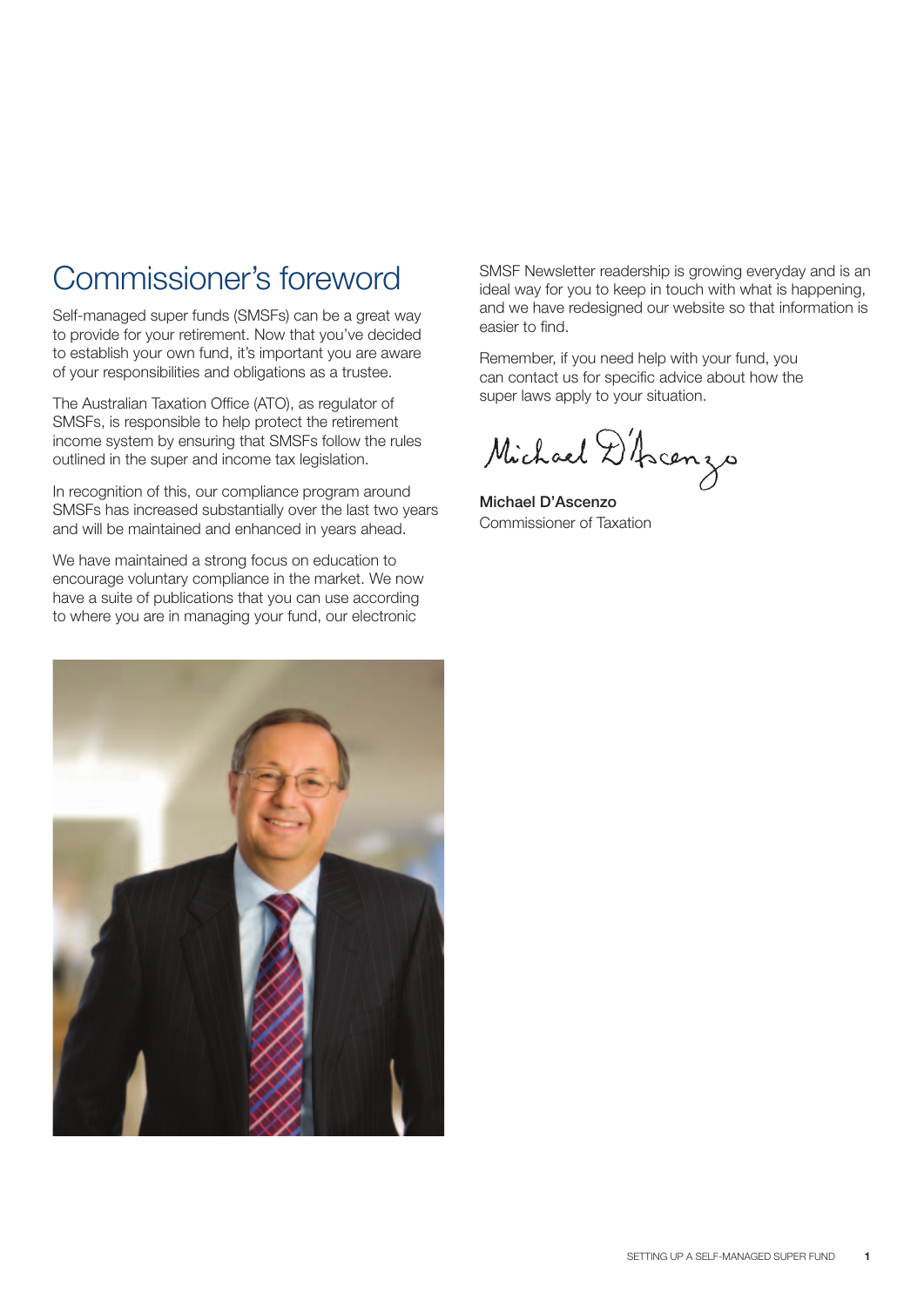## Finding what you need to know

### Commissioner's foreword 1 01 Deciding to set up an SMSF 4 Things to consider 4 What it means to be a trustee  $5$ 02 Preparing to set up your fund 6 Structuring your fund 6 Single member funds 7 Types of trustees 7 Trustee eligibility 10 Having a resident fund 10 Check your progress 10 03 Getting your fund started 11 An SMSF is a trust 11 Obtaining a trust deed 12 Appointing trustees 12 Holding fund assets 12 Signing a trustee declaration 13 Recording each member's tax file number (TFN) 13 Registering with us 14 Opening a bank account 14 Check your progress and the control of the check of the control of the check of the check of the check of the check of the check of the check of the check of the check of the check of the check of the check of the check of

| 04 Starting to operate your fund                                                                                                                    | 16                                                          |
|-----------------------------------------------------------------------------------------------------------------------------------------------------|-------------------------------------------------------------|
| Preparing an investment strategy                                                                                                                    | 16                                                          |
| Accepting contributions and rollovers                                                                                                               | 17                                                          |
| Record keeping                                                                                                                                      | 18                                                          |
| Appointing SMSF professionals                                                                                                                       | 19                                                          |
| Paying super benefits to members                                                                                                                    | 19                                                          |
| Planning for the future                                                                                                                             | 20                                                          |
| Check your progress                                                                                                                                 | 21                                                          |
| 05 Understanding your role<br>and responsibilities<br>Investing your fund's money<br>Appointing an approved auditor<br>Your annual responsibilities | 22<br>22<br>23<br>24                                        |
| More information<br>Finding the right information for you<br>Useful services                                                                        | inside back cover<br>inside back cover<br>inside back cover |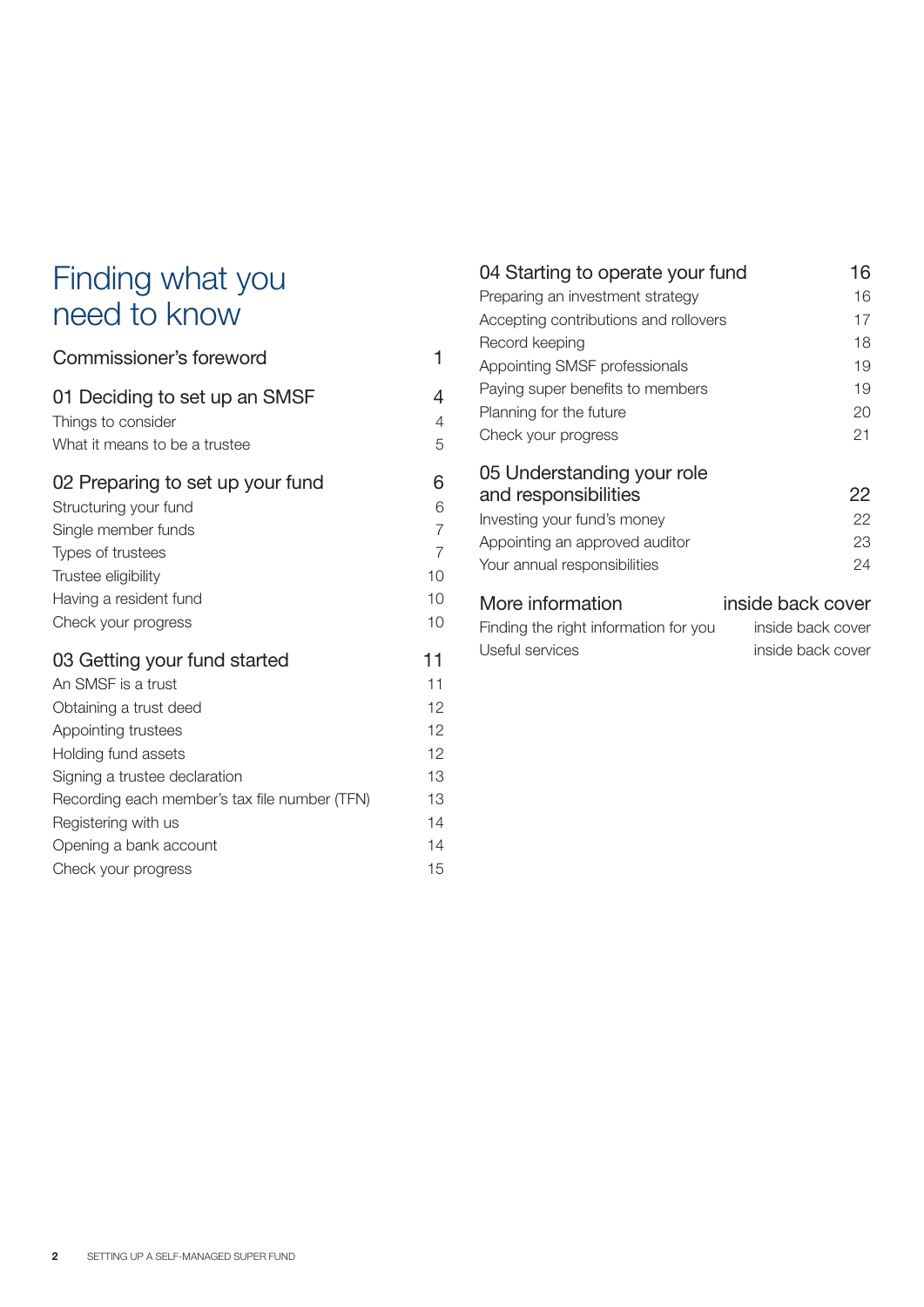## Setting up an SMSF is about more than taking steps to get it started. You also need to make important decisions about how to structure and run your fund.

We recommend you seek professional advice before setting up your fund. However, this introduction will help you make sure you've covered the essentials by:

- helping you understand how you can structure your fund
- providing the steps you'll need to take to set up your fund and start operating it
- explaining your obligations and responsibilities
- showing you where to go for more information.

It also contains a series of checklists at the end of each chapter to:

- guide you through the process
- help you check that you've covered all the necessary steps.

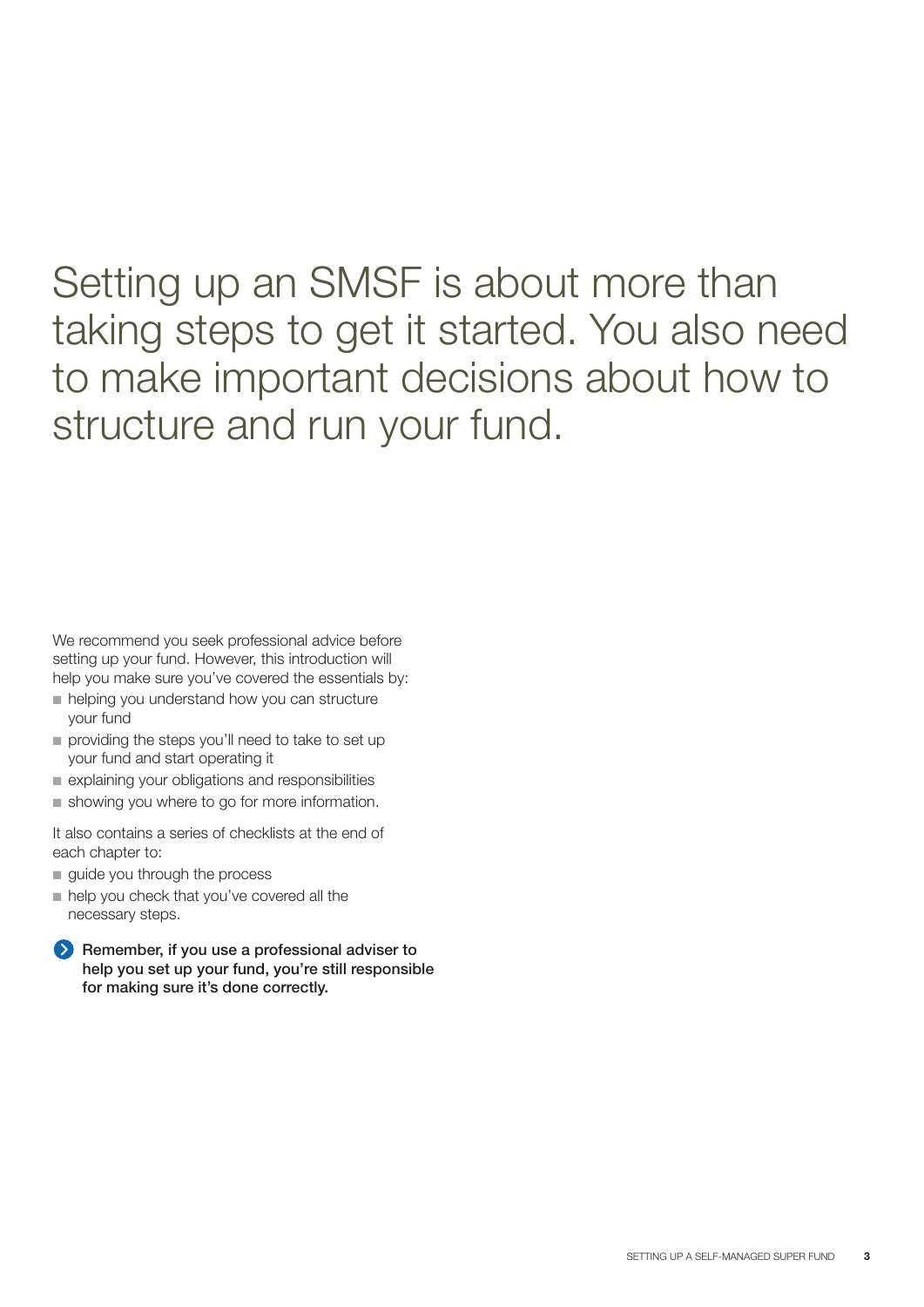## 01 Deciding to set up an SMSF

## Managing your own super is a big responsibility, so it's important you make sure it's the best option for you.

## Things to consider

Setting up and operating an SMSF is a major financial decision. After all, the responsibility for running the fund and complying with the law rests solely with you as trustees.

While SMSFs are great for some people, they don't suit everyone. Managing your own super takes time, knowledge, skill and money, so before deciding to set up an SMSF, it's important to understand the following:

- what's involved in managing your own fund
- what it means to be a trustee.

#### You need to:

- consider whether you have
	- the time, knowledge and skill to manage your own super
	- the assets and money to make the fund viable
- compare the costs and benefits of running an SMSF with those of other retirement saving options
- make sure you're setting up the fund, solely to pay retirement benefits to members.

An SMSF is just one way to manage your super and save for your retirement. You should also consider other options before you make a final decision.

**We recommend you speak to an SMSF professional (such as a licensed financial adviser) to discuss whether an SMSF is right for you.**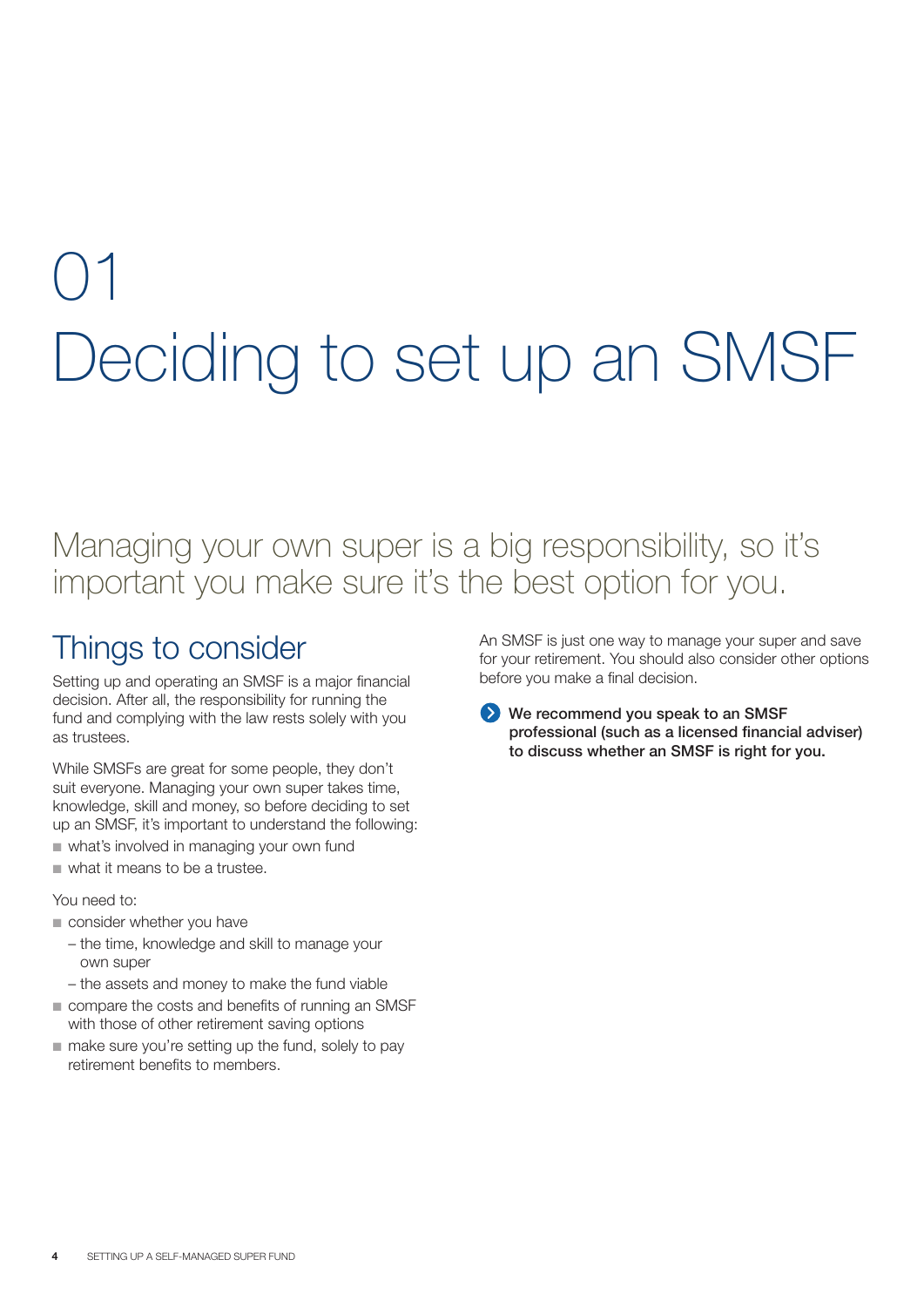## What it means to be a trustee

When you set up an SMSF, you take on the role of either a:

- trustee
- director of a company that is a trustee (called a corporate trustee).

A trustee is a person or company that holds and invests the fund's assets for the benefit of the members' retirement.

As a trustee or director, you'll be responsible for the following:

- running the fund
- making decisions that affect the retirement interests of each fund member, including yourself.

You need to comply with the super and tax laws so your fund is entitled to tax concessions and members' interests are protected.

You need to also:

- act in the best interests of all fund members when you make decisions
- manage the fund separately from your own affairs
- ensure the money in the fund is only accessed where the law allows it (see 'Paying super benefits to members' on page 19).

Being a trustee gives you the chance to actively manage your own super and make your own investment choices, but it also brings responsibilities. All trustees and directors are equally responsible for managing the fund and making decisions – even if one takes a more active role in its day-to-day running.

**For a summary of your role and responsibilities, see page 22. For more information, refer to**  *Running a self-managed super fund* **(NAT 11032).**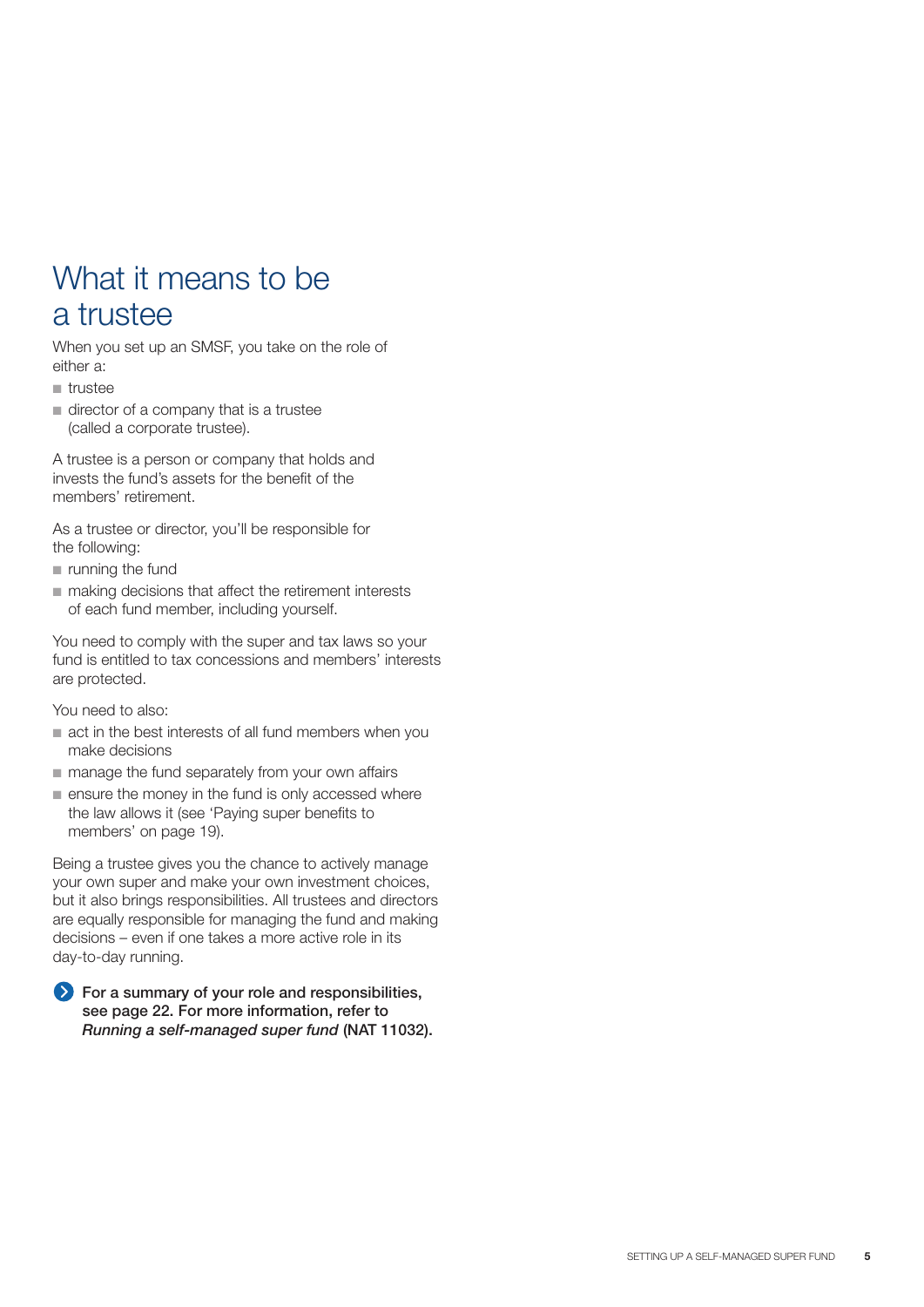## 02 Preparing to set up your fund

You'll need to choose the best way to structure your fund so it complies with the law and suits you and the other members' circumstances.

Once you've decided to set up an SMSF you need to:

- decide on the type of trustee for your fund (a company or up to four individuals)
- make sure you (and the other members) are eligible to be a trustee
- check the residency requirements your fund needs to meet to be a complying fund and receive tax concessions.

## Structuring your fund

For your fund to be an SMSF it needs to meet several requirements under the super laws.

The requirements are different depending on whether your fund is one of the following:

- a corporate trustee
- individual trustees
- a single member.

If your fund has individual trustees, it's an SMSF if all of the following applies:

- it has four or less members
- each member is a trustee
- no member is an employee of another member, unless they're related
- no trustee is paid for their duties or services as a trustee.

If your fund has a corporate trustee, it's an SMSF if all of the following applies:

- it has four or less members
- each member of the fund is a director of the company
- each director of the corporate trustee is a member of the fund
- no member is an employee of another member, unless they're related
- the corporate trustee is not paid for its services as a trustee
- no director of the corporate trustee is paid for their duties or services as director in relation to the fund.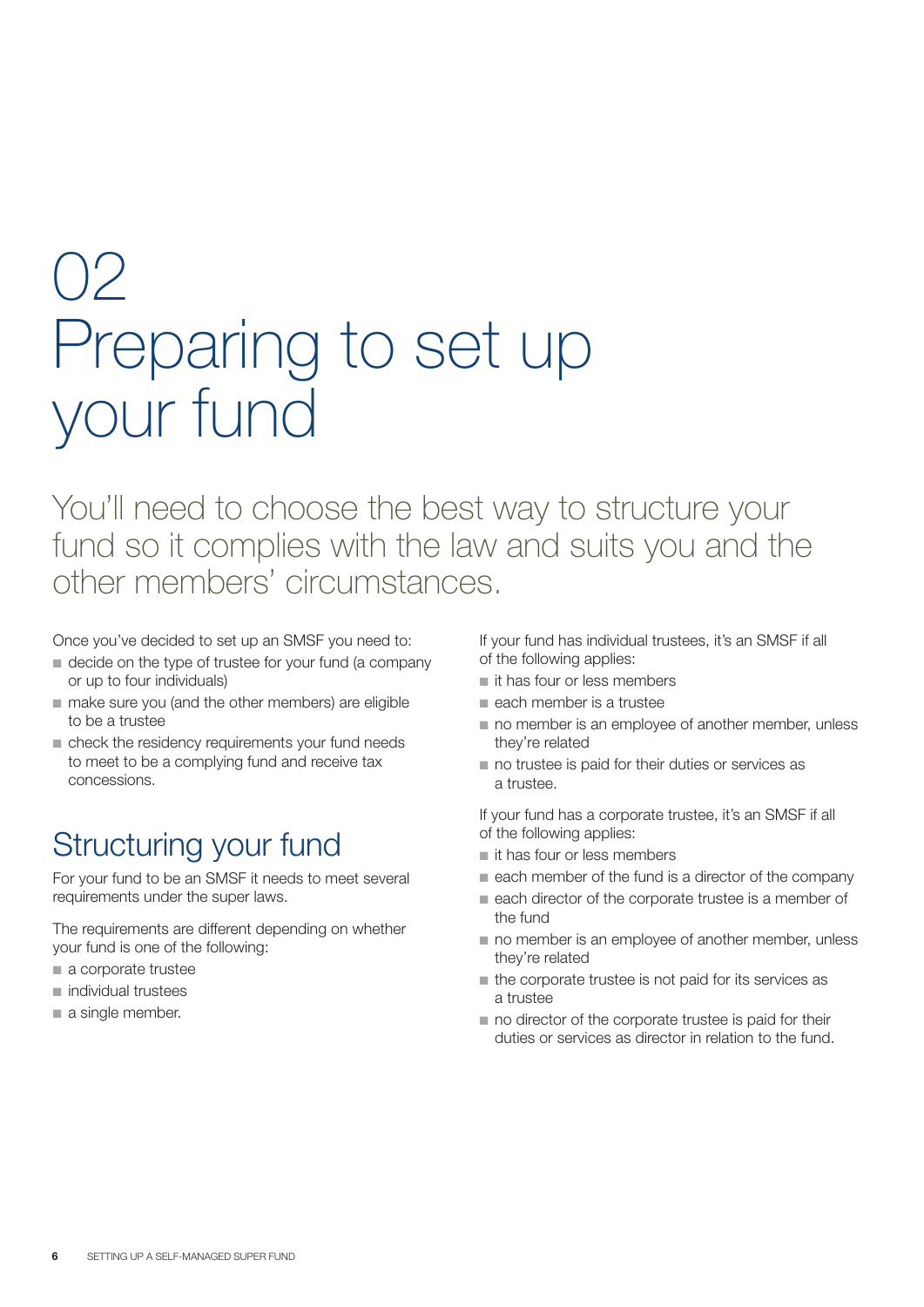## Single member funds

It's possible for you to set up your fund with only one member.

If you have a corporate trustee for a single member fund, the member needs to be one of the following:

- the sole director of the trustee company
- one of only two directors, that is either
	- related to the other director
	- not an employee of the other director.

You can also have two individual trustees. One trustee needs to be the member and the other needs to be one of the following:

- a person related to the member
- any other person who does not employ them.

A trustee or director can't be paid for their services as a trustee or director in relation to the fund.

**We regulate SMSFs. All other funds are regulated by the Australian Prudential Regulation Authority (APRA). For more information about our role and how we work with you and others to regulate your fund, refer to** *How your self-managed super fund is regulated* **(NAT 71454).**

## Types of trustees

Once you understand how you can structure your fund, you need to decide on the type of trustee you'll use. You can choose either one of the following:

- a corporate trustee
- up to four individual trustees.

A corporate trustee is a company incorporated under the law that acts as a trustee for the fund. Generally, to be an SMSF, all directors of the company need to be members and all members need to be directors of the company. If you already have a company, you may choose to use it as trustee.

Your choice of trustee will make a difference to the way you administer your fund and the types of benefits it can pay, so you need to make sure it suits your circumstances.

When making your decision, we recommend you:

- discuss your trustee options with an SMSF professional
- consider the benefits and costs of each type of trustee (for your situation).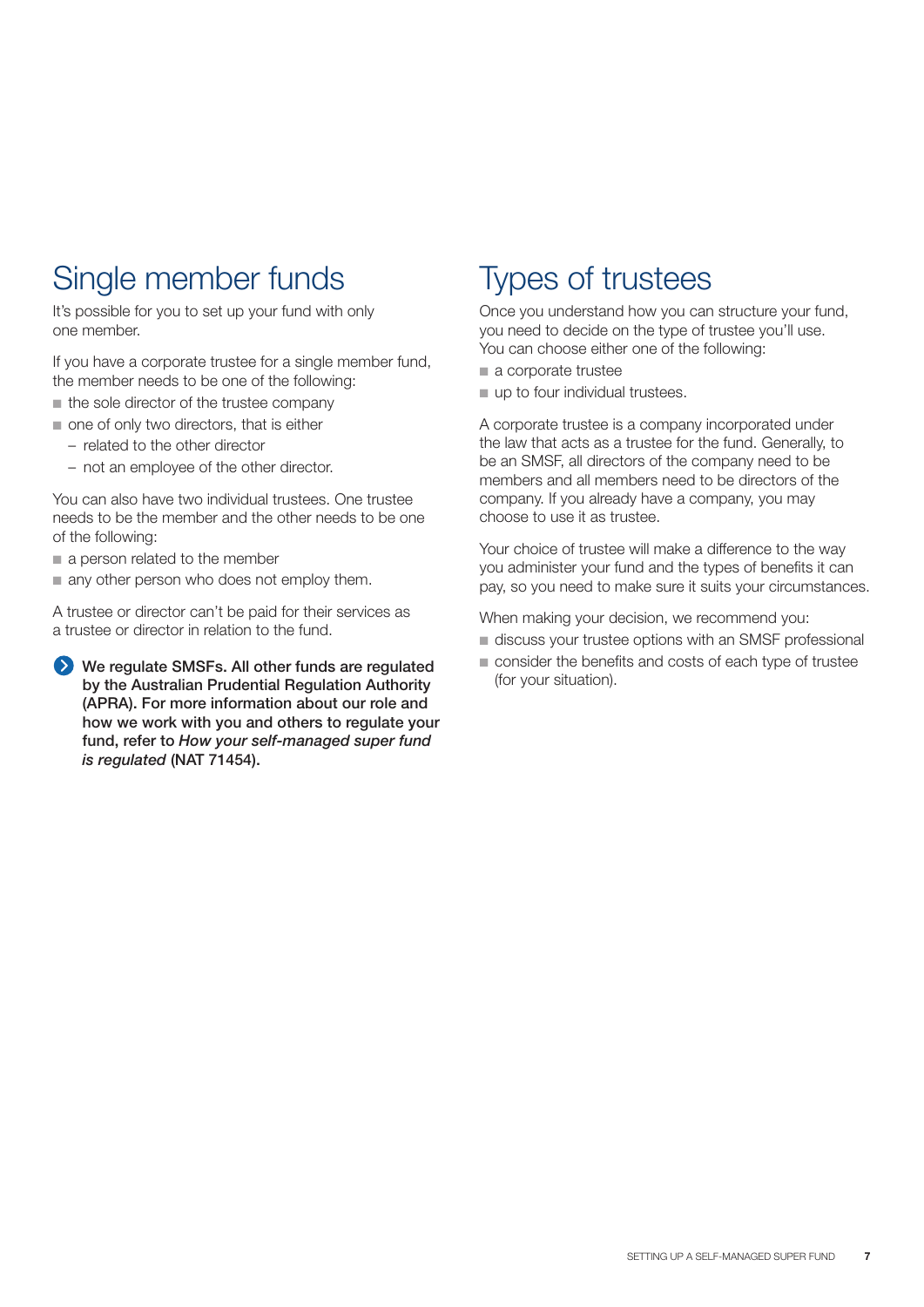The following table contains some general information about the things you should consider when choosing the trustees for your fund.

|                                              | <b>Individual trustees</b>                                                                                                                                  | <b>Corporate trustee</b>                                                                                                                                                                                                 |
|----------------------------------------------|-------------------------------------------------------------------------------------------------------------------------------------------------------------|--------------------------------------------------------------------------------------------------------------------------------------------------------------------------------------------------------------------------|
| Setting up your fund                         |                                                                                                                                                             |                                                                                                                                                                                                                          |
| Administrative cost                          | The fund can be less costly to establish<br>as you don't have to set up a separate<br>company to act as trustee.                                            | It can be more costly to set up the fund<br>initially as you need to establish a company<br>to act as trustee (if you don't already<br>have one).                                                                        |
|                                              |                                                                                                                                                             | > For more information about what's<br>involved in setting up a company,<br>refer to the Australian Securities &<br><b>Investments Commission (ASIC)</b><br>website at www.asic.gov.au                                   |
| Single member funds                          | You can have a single member fund if you<br>have two individual trustees (you can't be<br>the only trustee).                                                | You can have a single member fund and be<br>the sole director of the trustee company.                                                                                                                                    |
| <b>Governing rules</b>                       | Trustees need to follow the rules<br>in the following:<br>the fund's trust deed<br>$\blacksquare$ the super laws.                                           | Directors of the corporate trustee need to<br>follow the rules in all of the following:<br>the fund's trust deed<br>the super laws<br>the company's constitution<br>the Corporations Act 2001<br>(administered by ASIC). |
| <b>Ongoing administration</b><br>& reporting |                                                                                                                                                             |                                                                                                                                                                                                                          |
| Administration                               | The fund has less reporting obligations<br>and can be simpler to administer.<br>Changing trustees can mean increased<br>paperwork and administrative costs. | Having a corporate trustee can make it<br>easier to:<br>administer the ownership of fund assets<br>keep the assets of the fund separate<br>from any personal or business assets.                                         |
| Reporting                                    | As a trustee, you need to:<br>olodge a Self-managed super fund annual<br>return (SMSF annual return) for the fund<br>pay an annual supervisory levy, to us. | As a director of the corporate trustee,<br>you have reporting obligations to ASIC<br>(in addition to those of individual trustees).<br>You need to pay an annual review fee<br>to ASIC.                                  |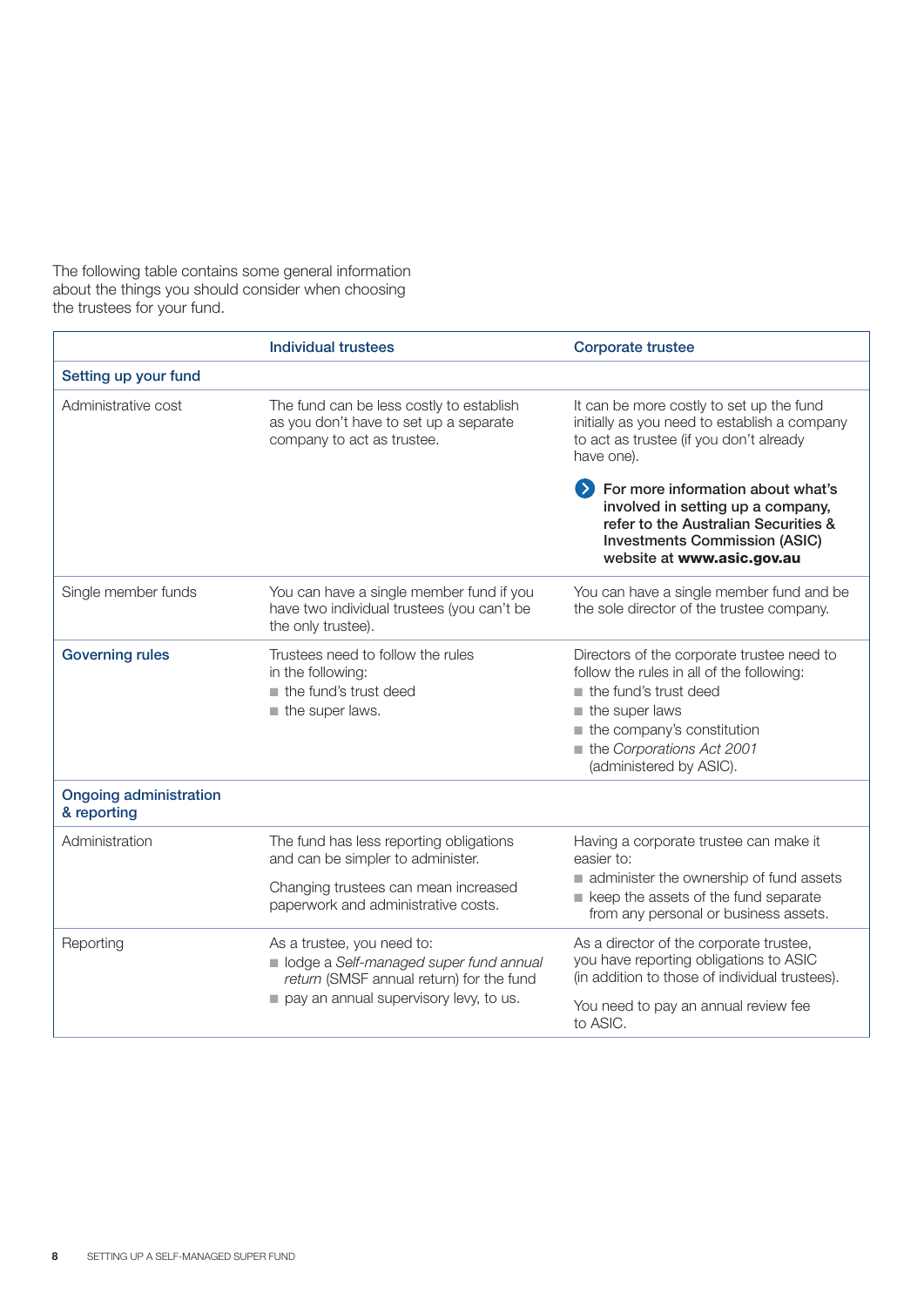|                                         | <b>Individual trustees</b>                                                                                                                                                                   | <b>Corporate trustee</b>                                                                                                                                         |
|-----------------------------------------|----------------------------------------------------------------------------------------------------------------------------------------------------------------------------------------------|------------------------------------------------------------------------------------------------------------------------------------------------------------------|
| <b>Changes to trustees</b><br>& members |                                                                                                                                                                                              |                                                                                                                                                                  |
| Administration of fund assets           | Fund assets should be held in the name of all<br>individual trustees as trustees for the fund.                                                                                               | Fund assets should be held in the name<br>of the company as trustee for the fund.                                                                                |
|                                         | If there is a change in trustees, you need to:<br>change the name on the ownership<br>documents (such as a title deed) for<br>each fund asset<br>notify all relevant authorities/registries. | If there is a change in directors, you<br>don't have to change the name on the<br>ownership documents for each fund asset<br>(as the trustee is still the same). |
|                                         | This process can be time-consuming<br>and costly if your fund owns many<br>assets, such as a wide range of<br>shares.                                                                        |                                                                                                                                                                  |
| Becoming a single<br>member fund        | If your fund has two trustees and one leaves<br>or dies, you need to appoint another trustee<br>in their place for your fund to continue to be<br>an SMSF.                                   | If the company has two directors, and one<br>leaves or dies, you don't have to replace<br>them (a corporate trustee can have a<br>single director).              |
|                                         |                                                                                                                                                                                              | The trustee doesn't change if a member/<br>director dies or leaves the fund.                                                                                     |
| Reporting                               | If there is a change in trustees or members<br>you need to notify us within 28 days.                                                                                                         | If there is a change in directors, you need to:<br>notify us within 28 days<br>report the change to ASIC within 28 days.                                         |
| <b>Paying benefits</b><br>to members    | The trust deed needs to state that the fund's<br>sole or primary purpose is to provide old<br>age pensions.                                                                                  | Your fund can pay benefits in the form<br>of a lump sum or pension.                                                                                              |
|                                         | Your fund can pay lump sum benefits<br>provided the trust deed specifically allows<br>it to.                                                                                                 |                                                                                                                                                                  |

 $\overline{1}$ 

h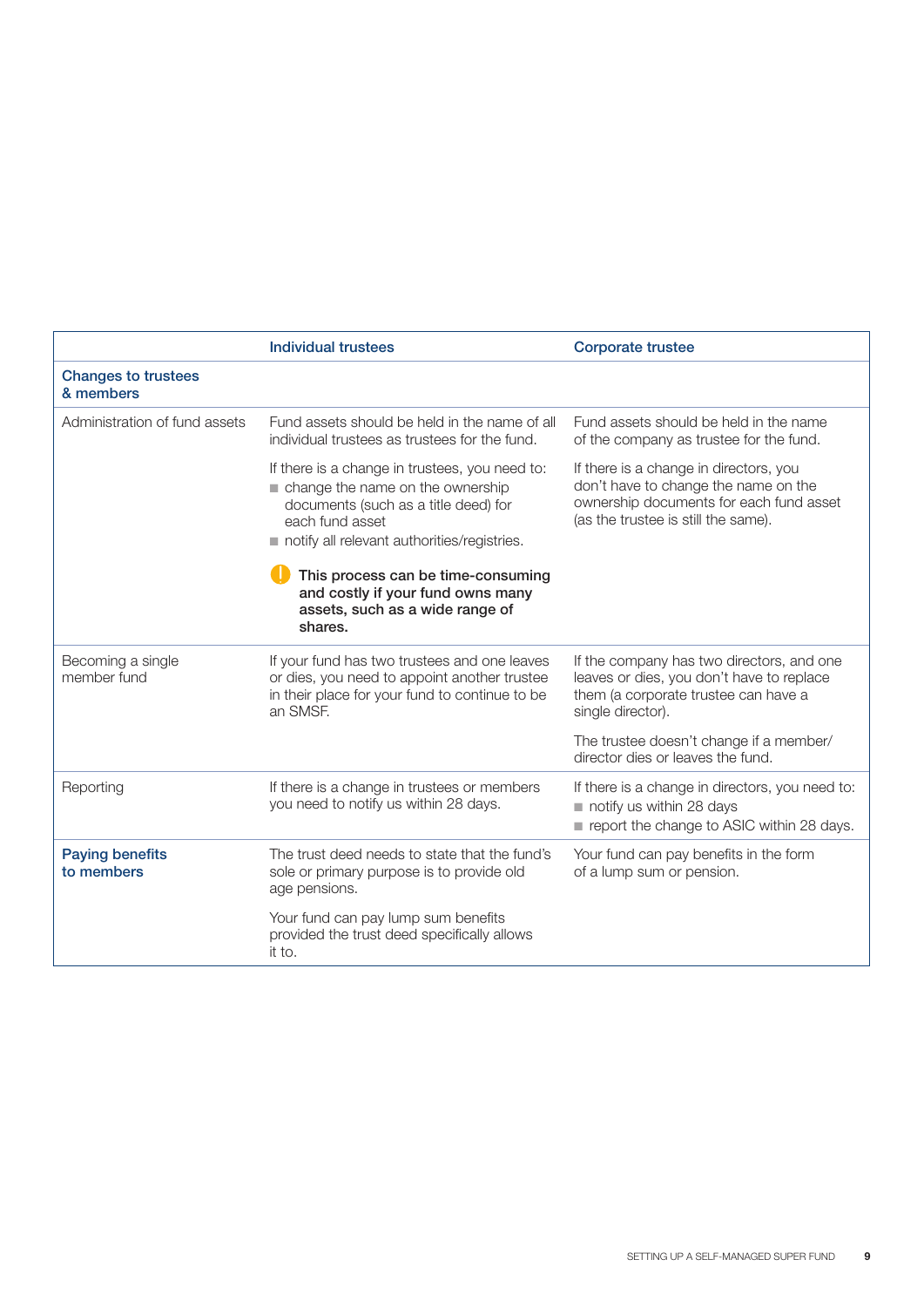## Trustee eligibility

In most cases, all members of the fund need to be trustees, so it's important to make sure all members are eligible to be a trustee.

Generally, anyone 18 years or over and not under a legal disability (such as a bankrupt, minor and people with a mental impairment) can be a trustee of a super fund unless they're a disqualified person.

A person is disqualified if one of the following applies:

- they have ever been convicted of an offence involving dishonesty
- they have ever been subject to a civil penalty order under the super laws
- they are considered insolvent under administration
- they are an undischarged bankrupt
- they have been disqualified by a regulator (for example, by us or APRA).

#### **Penalties can apply if you act as a trustee while disqualified.**

A company can't be a trustee if one of the following applies:

- $\blacksquare$  they are a responsible officer of the company (such as a director, secretary or executive officer) is a disqualified person
- they are a receiver, official manager or provisional liquidator has been appointed to the company
- action has started to wind up the company.

You'll need to declare that you and the other trustees or directors, aren't disqualified when you register your fund with us. In certain circumstances (such as minor dishonesty offences) a disqualified person can apply to us in writing for a waiver.

#### **Minors**

Generally, members under 18 years of age can't be trustees of a super fund. A parent or guardian can be a trustee for a member who's under 18 years of age and does not have a legal personal representative.

## Having a resident fund

To be a complying super fund and receive tax concessions, your fund needs to be a resident regulated super fund at all times during the income year. This means your fund needs to meet the definition of an 'Australian' superannuation fund' for tax purposes.

If your fund is a non-complying fund, its assets (less certain contributions) and its income are taxed at the highest marginal tax rate.

- **If a member moves or travels overseas for an extended period, this may affect the residency status of the fund.**
- **Your fund needs to meet certain conditions to be an 'Australian superannuation fund'. For more information, refer to** *Residency of self-managed super funds* **(NAT 72286).**

## Check your progress

#### **Structuring your fund**

 $\Box$  Your fund is structured so it meets the definition of an SMSF. (see page 6)

#### **Having a resident fund**

**Solut Know your fund meets the residency** requirements to be a complying fund and receives tax concessions. (see page 10)

#### **Types of trustees**

- You have considered the benefits and costs of appointing a corporate trustee or individual trustees. (see page 8)
- You have considered whether you need to discuss your trustee options with an SMSF professional. (see pages 7 and 8)
- $\vert$  You have decided on the type of trustee for your fund. (see page 10)

#### **Trustee eligibility**

- $\Box$  Each individual or the company is eligible to be a trustee. (see page 10)
- No individual or responsible officer of the company is a disqualified person. (see page 10)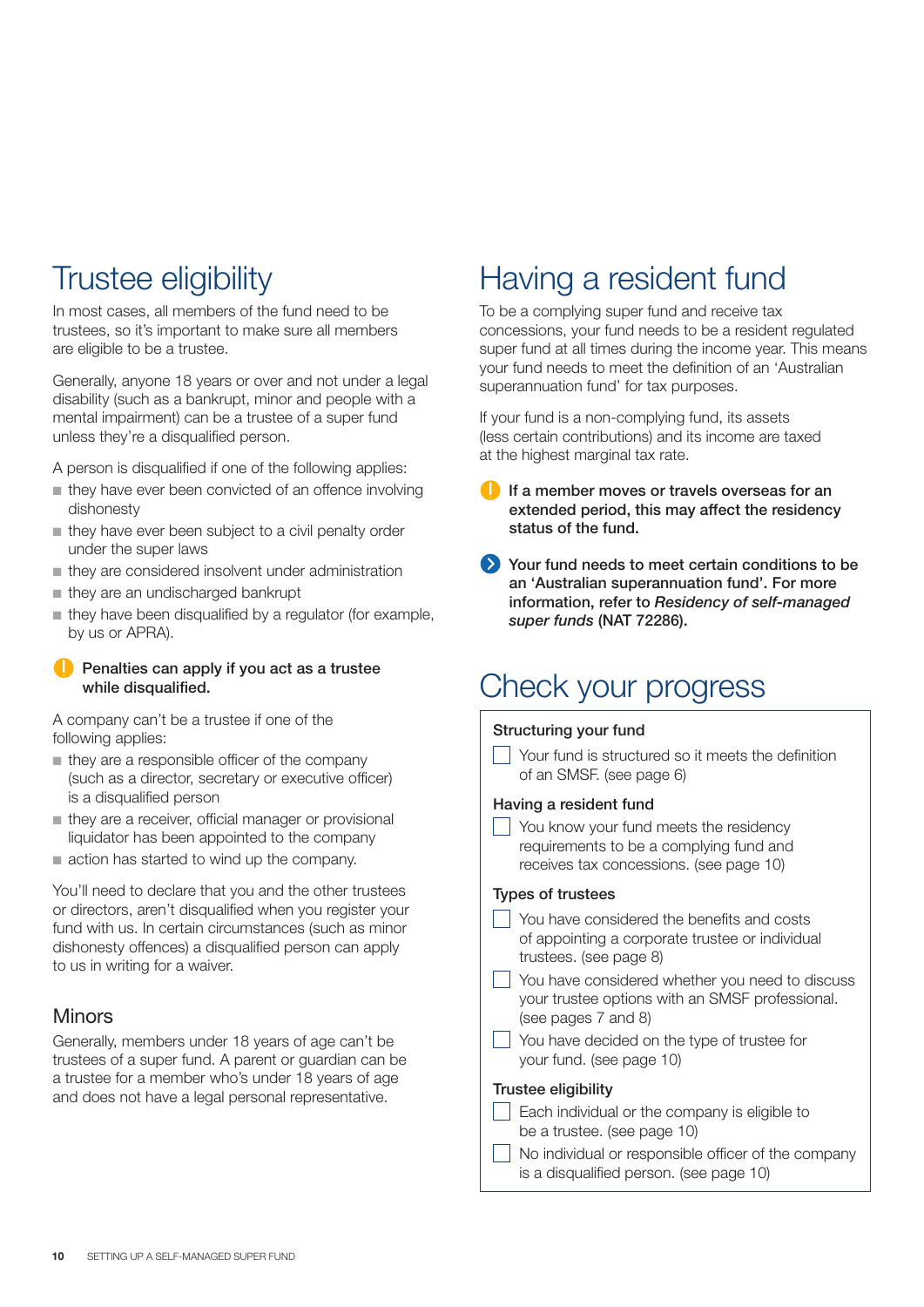## 03 Getting your fund started

## Once you've decided how to structure your fund, there are steps you'll need to take to get it started.

It's important to set up your fund correctly so:

- it's a complying super fund and qualifies for tax concessions
- you avoid penalties
- your fund is able to pay specific benefits
- it's as easy as possible to administer.

An SMSF professional can help you set up your fund. For example:

- a legal practitioner can draft your fund's trust deed
- an accountant or administrator can help you organise the paperwork and register your fund with us
- a financial adviser can help you prepare an investment strategy.

Many SMSF professionals also offer packages or kits to make the process easier. If you purchase a package or kit, it's important to make sure the trust deed complies with the latest changes to the law and is unique to the following:

- your fund
- its objectives
- the members' circumstances.
- **If you use an SMSF professional to help you set up your fund, you're still responsible for making sure it's done correctly.**

## An SMSF is a trust

As all SMSFs are trusts, there are certain steps you need to follow under trust law to set up your fund.

A trust is an arrangement where a person or company (the trustee) holds assets (trust property) in trust for the benefit of others (the beneficiaries). A super fund is a special type of trust, set up and maintained for the sole purpose of providing retirement benefits to its members (the beneficiaries).

To create a trust, you need to have the following:

- trustees
- property (assets)
- identifiable beneficiaries
- the intention to create a trust.

You also need to have a trust deed prepared for the fund.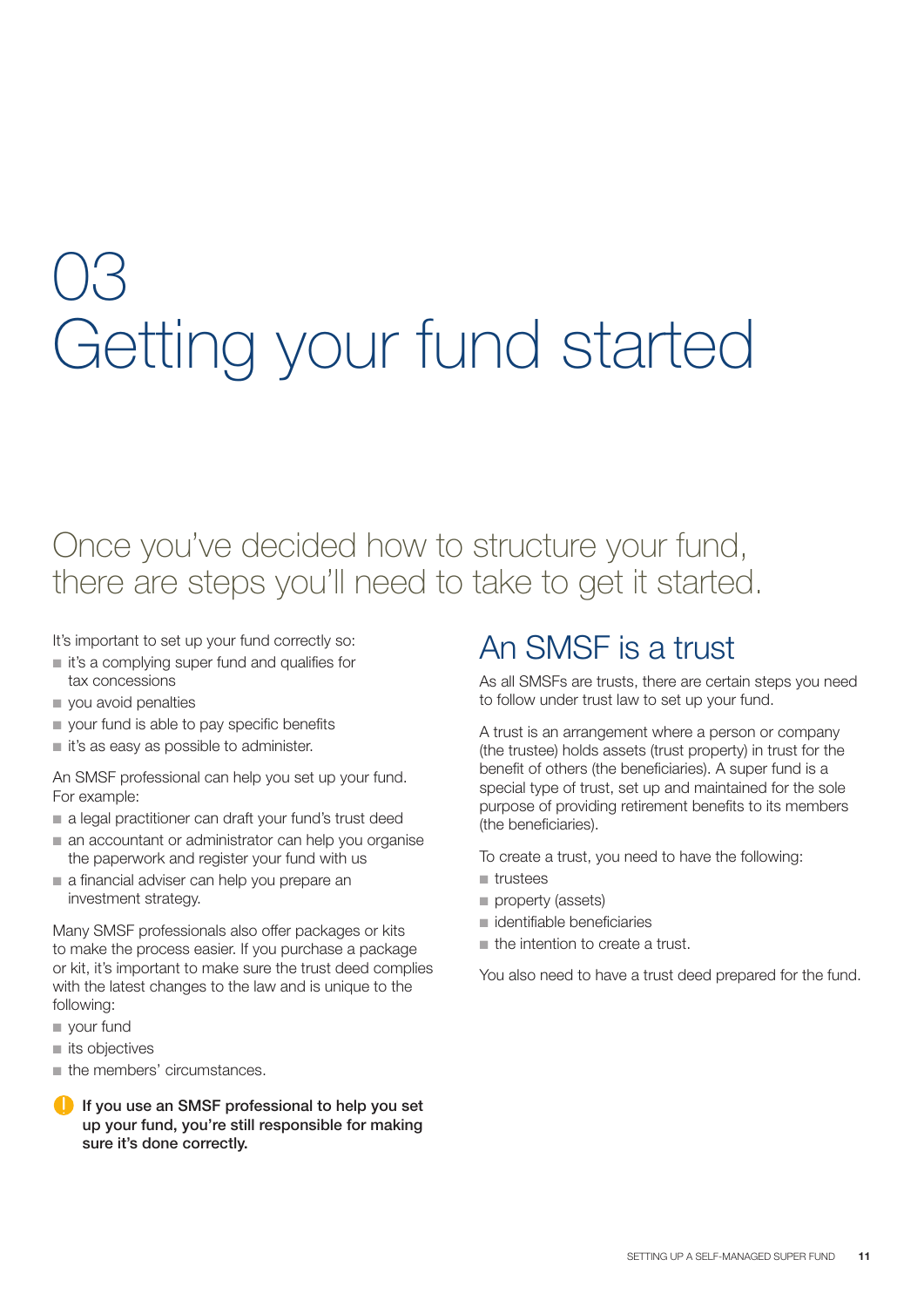## Obtaining a trust deed

A trust deed is a legal document that sets out the rules for establishing and operating your fund. Together with the super laws, they form the fund's 'governing rules' and detail the following:

- the powers, duties and responsibilities of the fund's trustees
- the rights of the members.

An SMSF professional can help you organise a trust deed for your fund, but as it's a legal document, you need to make sure it's prepared by someone qualified to do so.

The trust deed covers areas such as:

- the fund's objectives
- who the trustees are
- who can be a trustee
- how trustees are appointed or removed
- who can be a member
- when contributions can be made
- how benefits can be paid (pension or lump sum) within SISA requirements
- when benefits can be paid
- how to appoint professional advisers (such as an auditor)
- the procedures for winding up the fund.

The trust deed needs to be tailored to your fund and correctly drafted to meet its objectives and the members' needs (for example, allowing for the payment of specific benefit payments).

If your fund has individual trustees, the trust deed needs to state that the fund's sole purpose is to pay retirement benefits.

All trustees need to sign and date the trust deed and ensure it is properly executed according to state or territory laws.

#### **All trustees are bound by the trust deed and are equally responsible if its rules are not followed, so it's important that all trustees understand the contents of the deed.**

As a trustee, you need to make sure the trust deed is regularly reviewed and updated so it complies with the super laws (including changes to the law) and the members' needs.

## Appointing trustees

Once you've decided on the type of trustee(s) for your fund, the next step is to appoint them. New funds usually appoint trustees under the fund's trust deed.

Remember, for your fund to be an SMSF, generally all members of the fund need to be trustees or directors of the corporate trustee (see 'Preparing to set up your fund' on page 6).

All trustees and directors need to consent in writing to being appointed and you need to keep these records for at least 10 years.

## Holding fund assets

To be legally established, your fund needs to hold assets. The trustees hold the fund's assets in trust for the benefit of the members.

An SMSF is usually established by making a contribution to the fund at the same time as the trust deed is executed. A contribution can take the form of money or a transfer of certain assets, for example listed shares and securities.

You need to open a bank account for the fund before a member can make a cash contribution (see 'Opening a bank account' on page 14).

#### **For more information about contributions. see 'Accepting contributions and rollovers' on page 17.**

#### Ownership of your fund's assets

One of your trustee responsibilities is to ensure the assets of the fund are protected.

Assets should be recorded in a way that:

- distinguishes them from your personal or business assets
- clearly shows legal ownership by the fund.

This can protect fund assets in the event of a creditor dispute and prevent costly legal action to prove who owns them.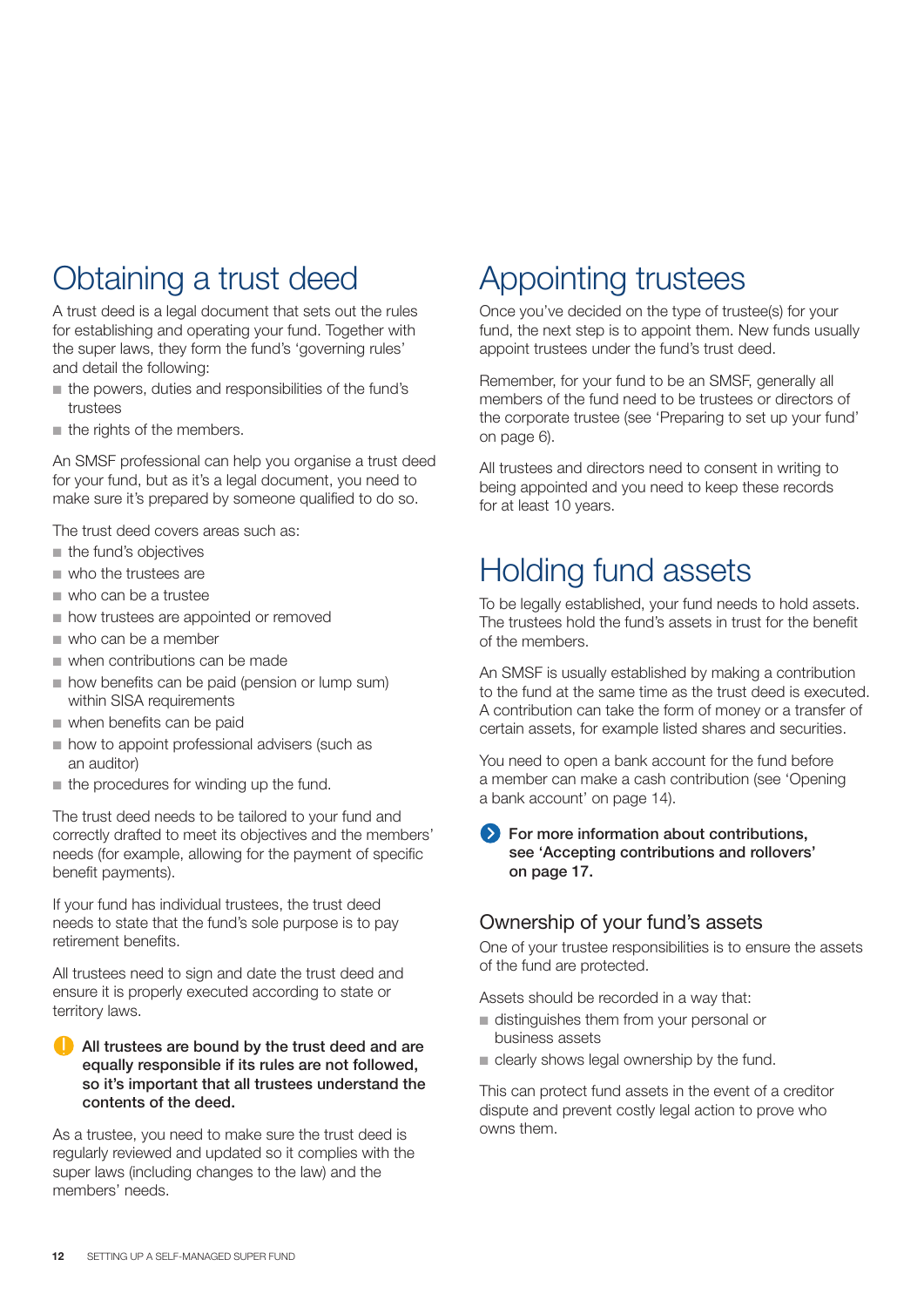Fund assets (other than money) should be held in the name of one of the following:

- the individual trustees as trustees for the fund
- the corporate trustee as trustee for the fund.

The assets can't be held in the name of a trustee or member as an individual.

#### **Examples**

The Jones Family Super Fund has two individual trustees, Bill and Penny Jones. Where legally possible, the fund's assets need to be held in the name of Bill and Penny Jones as trustees for the Jones Family Super Fund.

The Anderson Super Fund has a corporate trustee, ABC Pty Ltd. Where possible, the fund's assets need to be held in the name of ABC Pty Ltd as trustee for the Anderson Super Fund.

In some states, where it's not possible to use the name of the fund, you need to clearly show and document your fund's ownership of the asset, for example by using one of the following:

- a caveat
- legal instrument
- declaration of trust.
- **For more information about CGT, refer to** *Selling or transferring assets* **(NAT 70642) available on our website at www.ato.gov.au**

## Signing a trustee declaration

If you're a new trustee (or director of a corporate trustee) you need to sign a declaration within **21 days** of becoming a trustee or director.

By signing the declaration, you're stating you understand your duties and responsibilities as a trustee or director of the corporate trustee.

You need to keep the declaration for as long as it is relevant, or otherwise for at least 10 years.

The declaration needs to be available for us to see if we request it as part of an audit or review.

- **If you don't sign and retain the declaration, or make it available to us when we request it, penalties may be imposed.**
- **To obtain a copy of the** *Trustee declaration* **(NAT 71089) or for more information:**
	- visit our website at **www.ato.gov.au** and **search for 'Trustee declaration'**
	- **phone us on 1300 720 092.**

### Recording each member's tax file number (TFN)

When a member joins your fund, it's important you record their TFN. You'll also be asked to provide each trustee's or director's TFN when you register the fund with us.

If a member has not quoted their TFN:

- your fund can't accept certain contributions made on their behalf, including personal and eligible spouse contributions
- your fund needs to pay extra tax on some contributions made to that member's account, including
	- employer and salary sacrifice contributions
	- personal contributions the member claims as an income tax deduction
- the member may not be able to receive the super co-contribution.
- **For more information about TFNs and how we tax contributions:**
	- ■ **visit our website at www.ato.gov.au**
	- refer to *Running a self-managed super fund* **(NAT 11032).**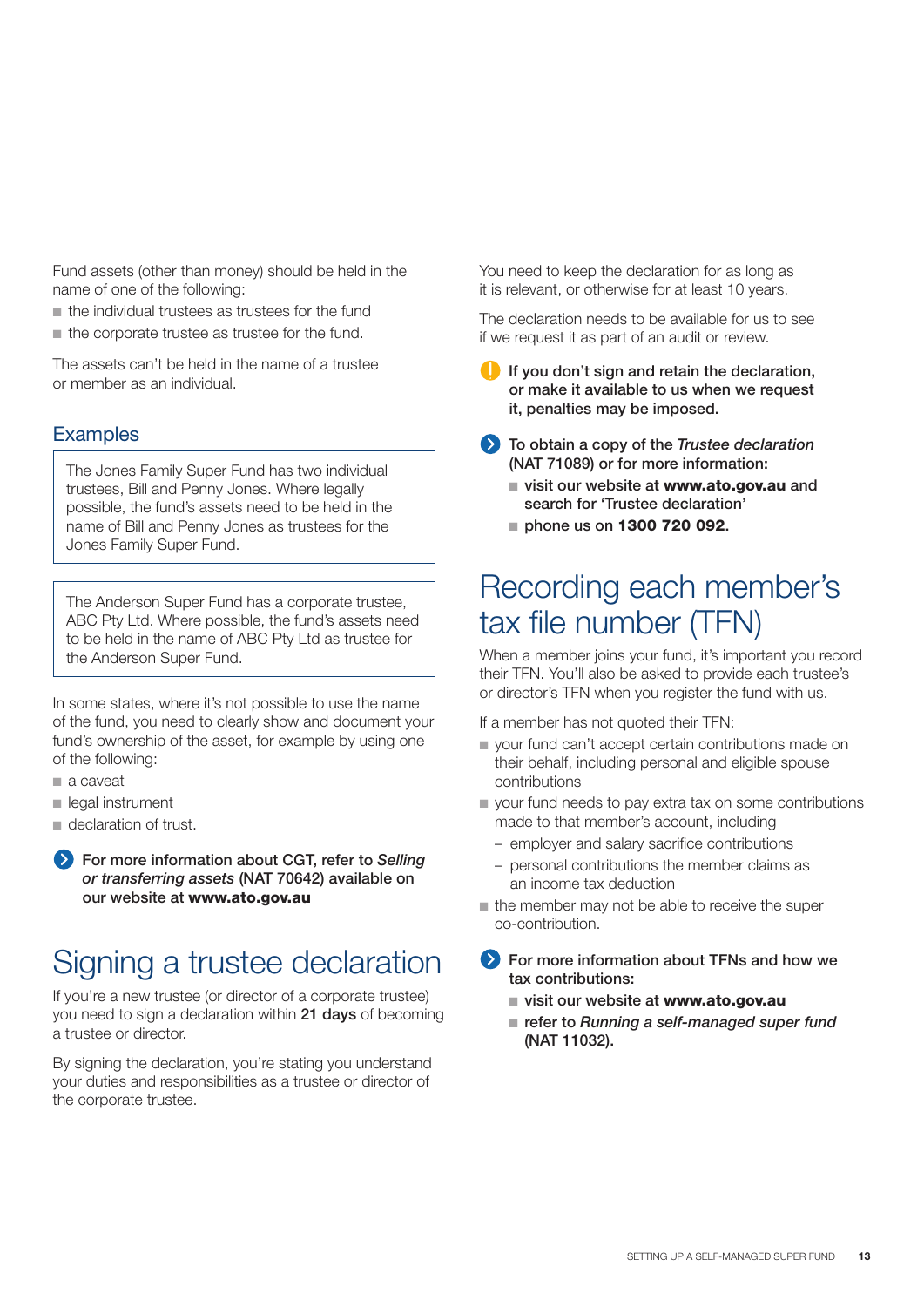## Registering with us

Once your fund is legally established and all trustees have signed a trustee declaration, you need to register your fund with us.

When registering your fund, you can:

- elect for it to be regulated. You need to do this within 60 days of establishing your fund
- obtain a TFN
- obtain an Australian business number (ABN)
- register for GST.
- **You can do this either:**
	- online via the Australian Business Register **at www.abr.gov.au**
	- by completing the *ABN registration for superannuation entities* **(NAT 2944) form and lodging it with us. You can obtain a copy, by phoning us 1300 720 092.**

#### Electing for your fund to be regulated

For your fund to be a complying fund and receive tax concessions, you need to elect for it to be regulated and comply with the super laws.

You need to make the election within **60 days** of establishing your SMSF; otherwise, we may not accept your fund as a regulated fund. Generally, your fund is established after the trust deed has been signed and the first contribution is made.

Funds that are not regulated are not entitled to tax concessions, and the members' employers (and the members who are self-employed) can't claim deductions for contributions they make to the fund.

If you make the election more than 60 days after you establish it, you need to tell us your reasons for the delay in writing.

Once you have asked us to regulate your fund, the election can't be reversed. Your fund will continue to be regulated until it's wound up.

#### Obtaining a TFN and ABN

We allocate a TFN and an ABN to all funds that register with us.

Once we give you an ABN, we place some of your fund's details on the Australian Business Register.

Funds with an ABN are also included on the Super Fund Look-up website at **www.abn.business.gov.au** Other super funds can use Super Fund Lookup to check whether your fund is a complying fund for transferring super benefits.

#### Registering for GST

You need to register the fund for GST if its annual turnover is greater than \$75,000. Annual turnover commonly includes gross income from the lease of equipment or commercial property. Your fund needs to have an ABN to register for GST.

## Opening a bank account

You need to open a bank account in your fund's name for either of the following:

- to manage the fund's operations
- to accept cash contributions and rollovers of super benefits.

All contributions and rollovers are deposited into the fund's account. The money is then:

- invested, according to the fund's investment strategy
- used to pay the fund's expenses and liabilities.

Earnings on fund investments are also credited to the fund's account.

Although you don't have to open a separate bank account for each member, you need to still keep a separate record of their entitlement (called a 'member account'). Each member account will record the following:

- contributions made on behalf of the member
- any fund earnings allocated to them
- payments of any super benefits.

The fund's bank account needs to be kept separate to each of the trustees' individual bank accounts and any related employers' bank accounts.

We recommend you use safeguards, such as joint bank account signatories, to protect the assets of the fund.

**All your fund's assets (including money) need to be kept separate from your personal or business assets.**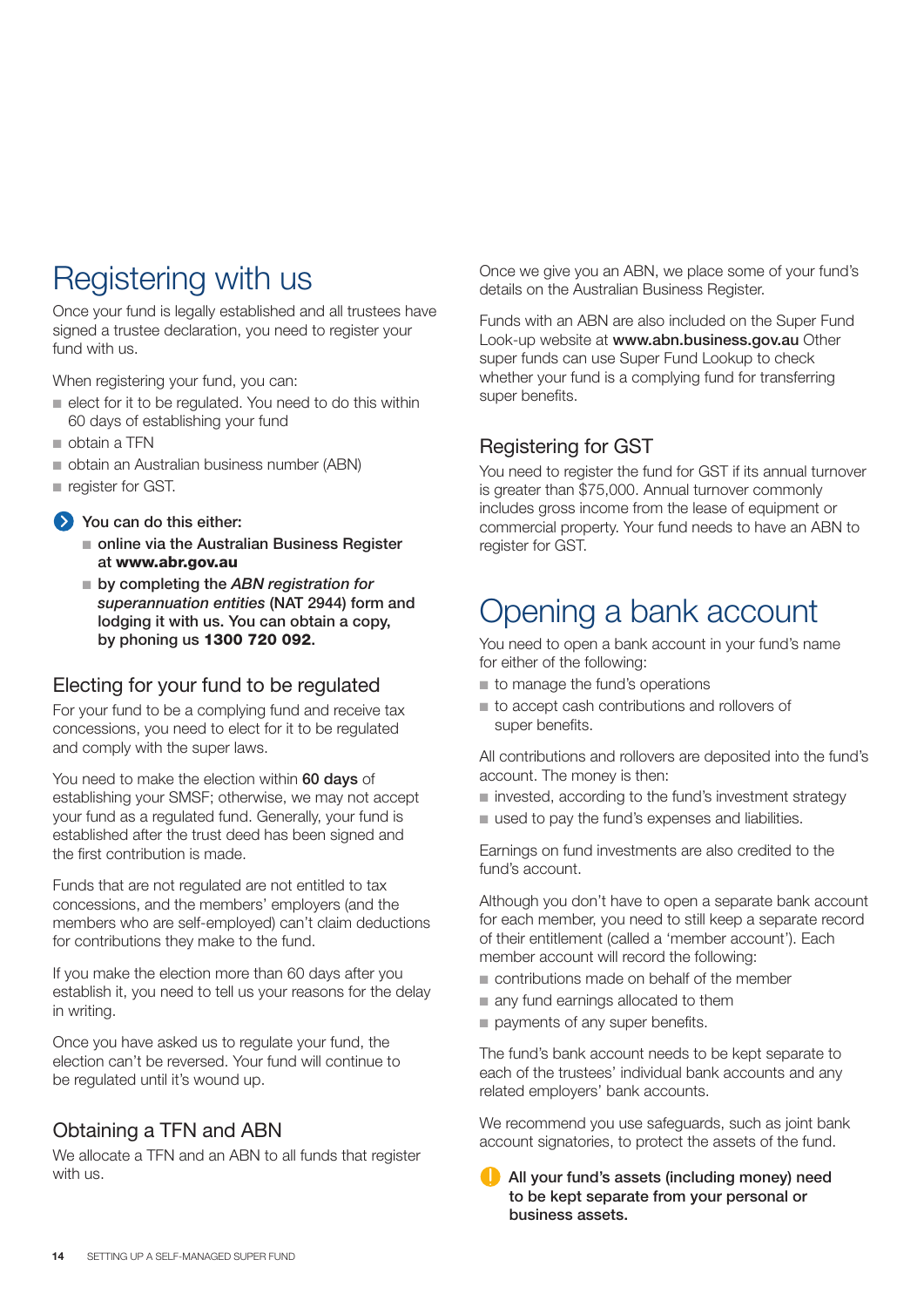## Check your progress

| Obtaining a trust deed                                                                                                                                                                                                                                                                                                                |
|---------------------------------------------------------------------------------------------------------------------------------------------------------------------------------------------------------------------------------------------------------------------------------------------------------------------------------------|
| You have organised a trust deed for your fund. (see page 12)                                                                                                                                                                                                                                                                          |
| The trust deed is tailored to the fund, its objectives and the member's circumstances. (see page 12)                                                                                                                                                                                                                                  |
| All trustees have read and understand the trust deed. (see page 12)                                                                                                                                                                                                                                                                   |
| The trust deed has been signed by all trustees, dated and properly executed. (see page 12)                                                                                                                                                                                                                                            |
| <b>Appointing trustees</b>                                                                                                                                                                                                                                                                                                            |
| You have appointed individual trustees or a corporate trustee to manage your fund. (see page 12)                                                                                                                                                                                                                                      |
| All trustees or directors have consented in writing to their appointment. (see page 12)                                                                                                                                                                                                                                               |
| <b>Holding fund assets</b>                                                                                                                                                                                                                                                                                                            |
| The fund has assets (usually by making an initial contribution to the fund). (see page 12)                                                                                                                                                                                                                                            |
| The fund's assets are held in the name of the trustee(s). (see page 12)                                                                                                                                                                                                                                                               |
| Signing a trustee declaration<br>All trustees or directors of the corporate trustee have signed a trustee declaration within 21 days<br>of becoming a trustee or director. (see page 13)<br>All trustees or directors know they need to retain the declaration and make it available to the Tax Office<br>if requested. (see page 13) |
| Recording each member's TFN                                                                                                                                                                                                                                                                                                           |
| You have a record of each member's TFN. (see page 13)                                                                                                                                                                                                                                                                                 |
| Registering with the Tax Office                                                                                                                                                                                                                                                                                                       |
| You have elected for your fund to be regulated within 60 days of establishing it. (see page 14)                                                                                                                                                                                                                                       |
| You have obtained a TFN for the fund. (see page 14)                                                                                                                                                                                                                                                                                   |
| You have obtained an ABN for the fund. (see page 14)                                                                                                                                                                                                                                                                                  |
| You know whether or not your fund needs to register for GST. (see page 14)                                                                                                                                                                                                                                                            |
| Opening a bank account                                                                                                                                                                                                                                                                                                                |
| You have opened a bank account in the name of the fund. (see page 14)                                                                                                                                                                                                                                                                 |
| You know you need to keep a record of each member's benefit in the fund. (see page 14)                                                                                                                                                                                                                                                |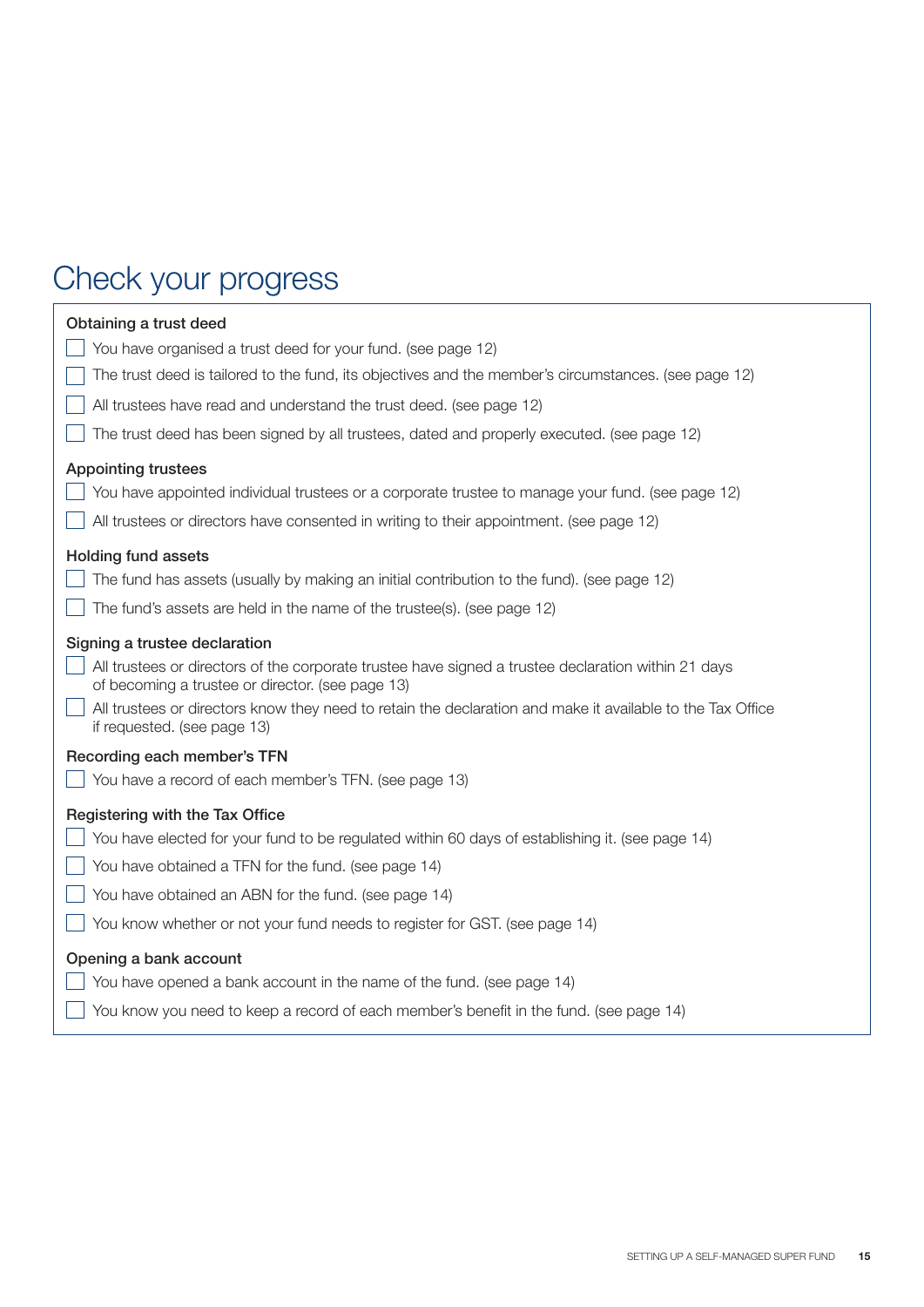## 04 Starting to operate your fund

## Once your fund is legally established, there are a number of steps you should consider as a trustee or director.

There are a number of things you need to think about and put in place when starting to operate your fund. The following general information will help you get started.

**For more detailed information about these topics, refer to** *Running your self-managed super fund* **(NAT 11032).**

## Preparing an investment strategy

Before you start making investments, you need to prepare an investment strategy.

An investment strategy sets out the fund's investment objectives and how you plan to achieve them. It provides you and the other trustees with a framework for making investment decisions to increase member benefits for their retirement.

A financial adviser can help you prepare an investment strategy, but you and the other trustees are responsible for managing the fund's investments.

There is no prescribed format for the investment strategy, but it needs to reflect the purpose and circumstances of the fund.

When preparing your investment strategy, you need to consider the following:

- diversification (investing in a range of assets and asset classes)
- the risk and likely return from investments, to maximise member returns
- the liquidity of fund's assets (how easily they can be converted to cash to meet fund expenses)
- the fund's ability to pay benefits when members retire and other costs the fund incurs
- the members' needs and circumstances.

Your investment strategy should be in writing so you can show your investment decisions comply with it and the super laws.

**For more information about preparing an investment strategy and helpful tips on investing, refer to the ASIC consumer website at www.fido.gov.au**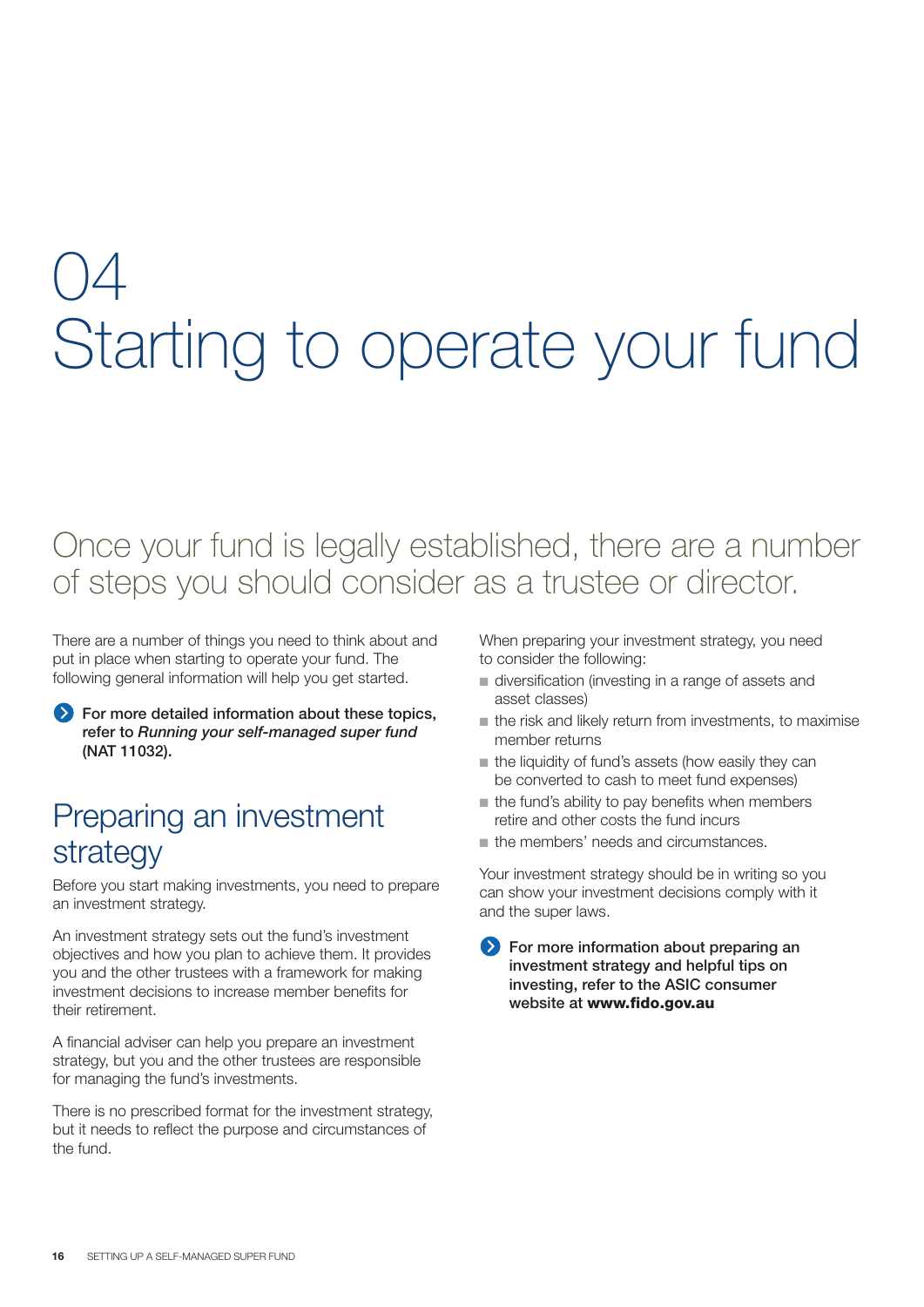## Accepting contributions and rollovers

As a trustee, you need to know the rules for accepting contributions and rollovers. These rules are set out in:

- your fund's trust deed
- the super laws.

You need to also make sure any contributions and rollovers are:

- properly documented, including the amount, type and breakdown of components
- allocated to the fund members' accounts.

#### **Contributions**

A contribution is a payment made to your fund in the form of money or an asset other than money (called an 'in specie' contribution).

You need to accept contributions according to the following:

- your fund's trust deed
- the 'contribution standards' in the super laws
- the contribution limits that apply (called 'contribution caps')
- any investment restrictions.

Whether your fund can accept contributions for a member will depend on the following:

- the type of contributions
- whether the member has exceeded the contribution caps
- the age of the member
- whether they've quoted their TFN.

Provided the governing rules of your fund allow it, your SMSF can generally accept the following:

- employer contributions
- personal contributions
- salary sacrifice contributions
- super co-contributions
- eligible spouse contributions.

As a trustee, you generally can't acquire non-cash assets from related parties, such as the following:

- fund members
- their families and partners
- related companies and trusts.

There are some significant exceptions including:

- listed shares and securities
- business real property (land and buildings used wholly and exclusively in a business).

#### Example

A member of XYZ Super Fund owns a single residential property and wants to contribute it to the fund. The trustees can't accept the contribution as it would be a breach of the investment restrictions (because the member is a related party of the fund and the trustees can't acquire an asset from a related party unless an exception applies).

You need to allocate contributions to each fund member's account within **28 days** after the end of the month that you receive them.

Remember, you should also consider how CGT applies to any assets you transfer into the fund or sell to make contributions to your fund.

**You may incur a penalty if you fail to comply with the contribution standards and investment restrictions.**

#### Rollovers and transfers

Once your fund is established, a member can rollover or transfer some or all of their existing super benefits to it. Before they can do this, they need to provide proof to their former super fund that your SMSF is a regulated complying super fund.

Your fund will be included on the list of regulated complying super funds on the Super Fund Look-up website at **www.abn.business.gov.au** once it is registered with us. You'll be sent a notice of compliance for your fund once you've lodged the first annual return.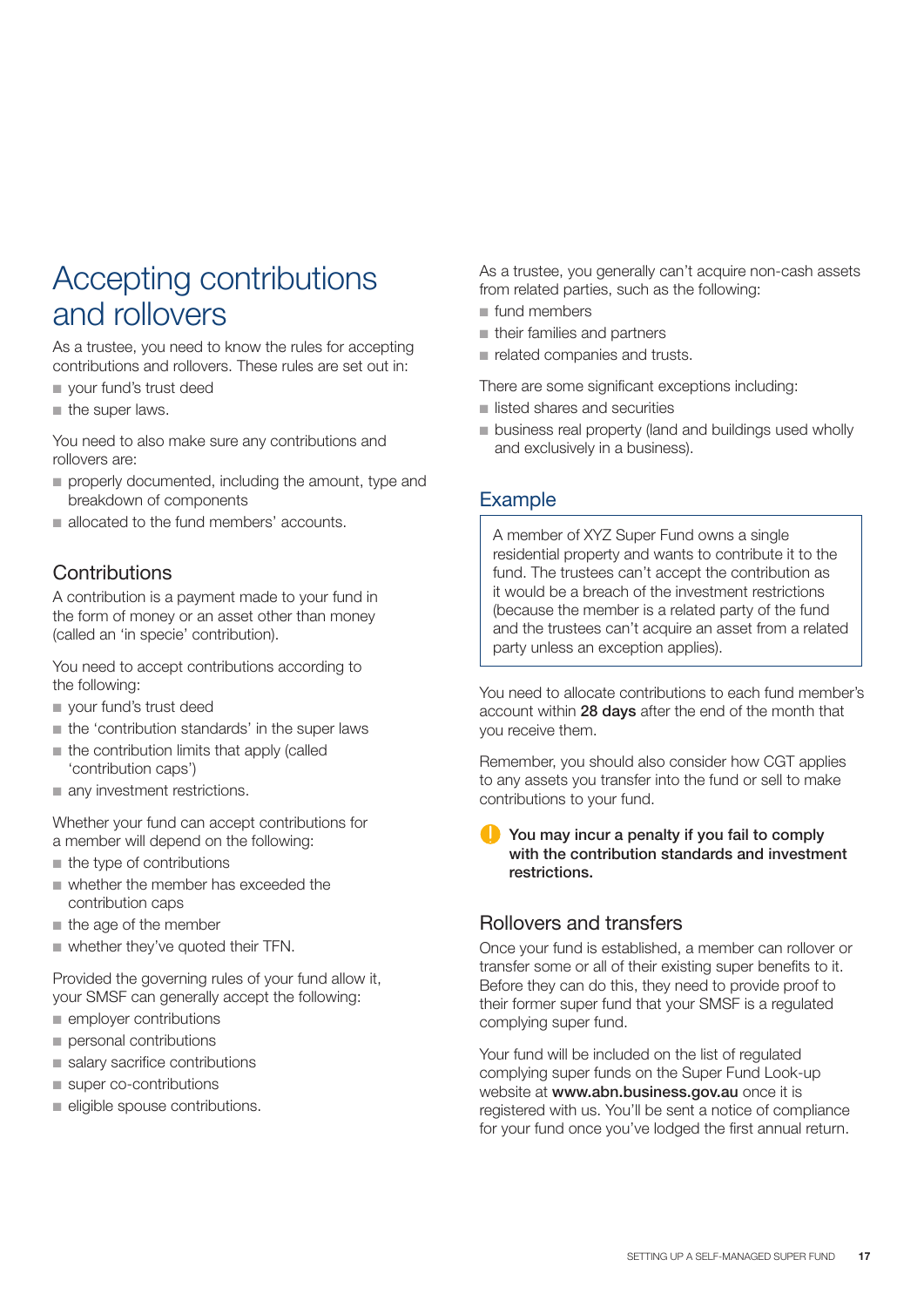Members can use a *Request to transfer whole balance of*  superannuation benefits between funds (NAT 71223) form to rollover the **whole** balance of their super benefits to your fund.

#### **To obtain a copy of this form, visit our website at www.ato.gov.au**

If a member only wants to rollover **part** of their super benefits from another fund, they will need to contact the fund directly to organise the paperwork.

Rollovers and transfers are not treated as contributions to the fund.

## Record keeping

One of your responsibilities as a trustee of an SMSF is to keep proper and accurate fund records.

You need to keep certain records under the super and tax laws, and others to:

- meet your tax and audit obligations
- operate your fund efficiently.

Keeping good records will:

- provide you with an accurate history of your fund
- support the decisions you (and other trustees) make on the fund's behalf
- help us and approved auditors work out whether you have complied with the super laws.

When setting up your fund, you should consider the following:

- how you'll manage the fund's records
- whether you'll appoint an SMSF professional to help you.

Records you need to keep include the following.

| <b>Administrative records</b>                                                                         | <b>Financial and tax records</b>                                                           |
|-------------------------------------------------------------------------------------------------------|--------------------------------------------------------------------------------------------|
| Minutes of trustee meetings<br>and decisions (where fund<br>matters were discussed)                   | Accounting records to<br>explain the transactions<br>and financial position of<br>the fund |
| Records of change in fund<br>details (such as trustees)                                               | Annual operating statement<br>(balance sheet)                                              |
| Trustee declarations                                                                                  | Statement of financial<br>position (profit and loss)                                       |
| Written consents to act as<br>trustee                                                                 | Records needed to prepare<br>your fund's annual returns<br>and accounts                    |
| Records needed to<br>complete your fund's<br>annual audit                                             | Annual returns                                                                             |
| Audit reports                                                                                         | Records that explain your<br>fund's assessable income<br>and deductible expenses           |
| Trust deed                                                                                            | Documents showing<br>ownership of fund assets                                              |
| Investment strategy                                                                                   | Bank account statements                                                                    |
| Registration documents<br>(ABN, TFN and GST<br>notifications)                                         | Records to show<br>contributions, rollovers and<br>payments to members                     |
| Notice of fund compliance<br>(received after lodgment of<br>first year's return)                      | Record of each member's<br>account                                                         |
| Death benefit nominations                                                                             | PAYG payment summaries                                                                     |
| Letter of engagement and<br>Management letter (see<br>'Appointing an approved<br>auditor' on page 23) |                                                                                            |

Generally, records need to be kept for a minimum of five or 10 years. For example, you need to keep the following:

- financial records, such as accounts, for a minimum of five years
- non-financial records, such as minutes of meetings and decisions, for at least 10 years.

If you use an SMSF professional, you should discuss with them what records they will look after and which ones you'll need to keep.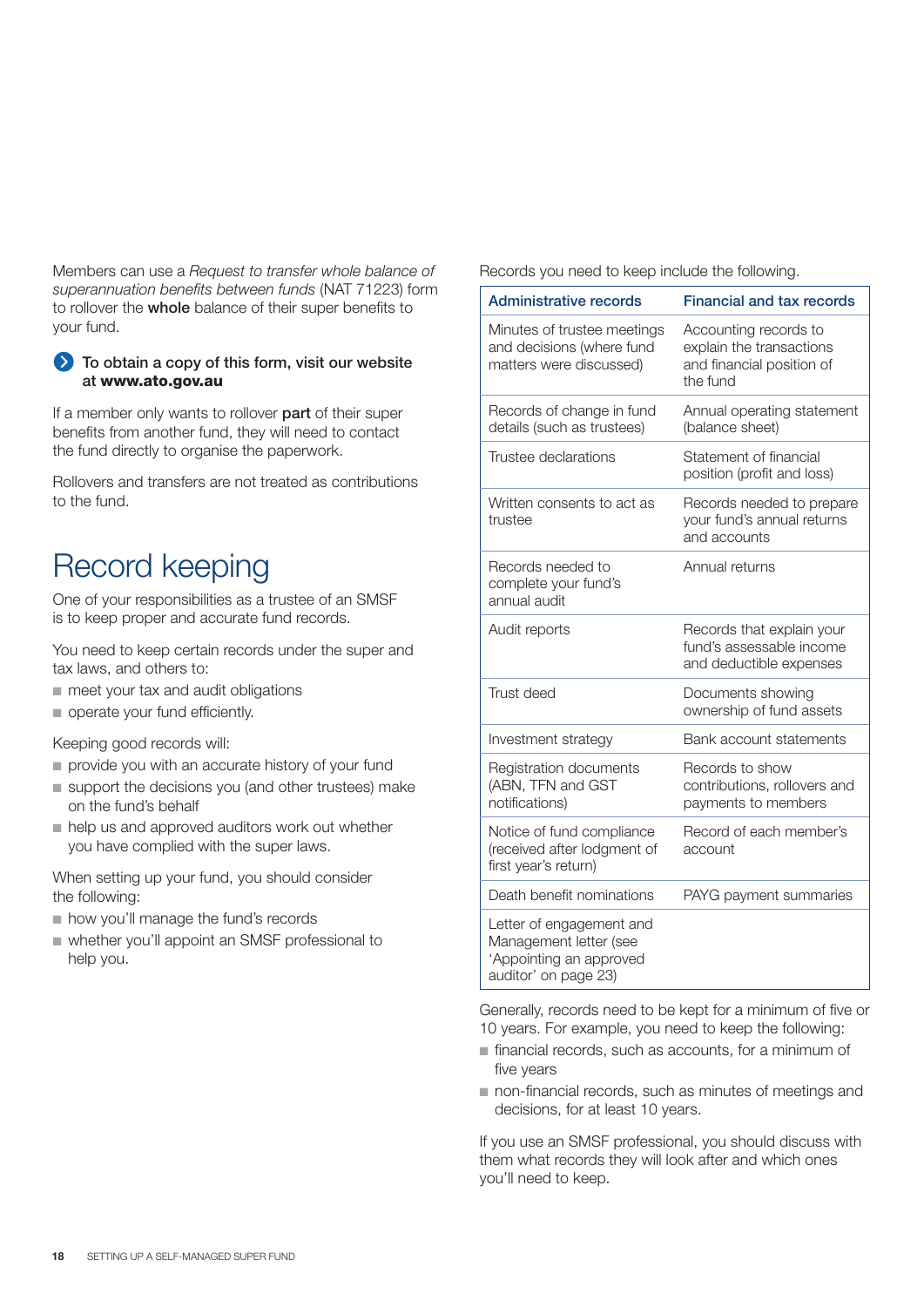## Appointing SMSF professionals

Under the super laws, you need to appoint an **approved auditor** to audit your fund's operations each year.

#### **For more information about appointing an approved auditor, see page 23.**

In certain circumstances, you also need to appoint an actuary and obtain an actuarial certificate if your fund starts to pay a pension to a member. An actuary works out the following:

- whether your fund can meet its pension liabilities
- what assets are being used to fund pension payments to members, as the income from these assets is exempt from tax.

#### **For more information about when you need to use an actuary, refer to** *Role and responsibilities of trustees* **(NAT 11032).**

When you set up your fund, you should also consider whether to use one or more other SMSF professionals to help you manage the fund. For example:

- a **tax agent** can complete and lodge your fund's annual income tax and regulatory return, provide you with taxation advice and represent you in your dealings with us
- an **accountant** can help prepare your fund's accounts and its annual financial position and operating statements
- a **fund administrator** can help you manage the day-to-day running of your fund and meet your annual reporting and administrative obligations
- a **legal practitioner** can review and update your fund's trust deed and give you advice on such things as divorce, estate planning or disputes between trustees
- a **financial adviser** can help you prepare an investment strategy and provide you with financial and investment advice.

Sometimes, a professional can take on more than one role in helping you manage your fund. For example, your fund's accountant will often also be your fund's tax agent.

If you decide to use an SMSF professional, choose one who's qualified and right for you and your circumstances. To provide financial advice, a person needs to hold an Australian Financial Services License.

**You can check whether your financial adviser is appropriately licensed or authorised to provide such advice on the ASIC website at www.asic.gov.au**

Generally, only a registered tax agent can charge a fee to prepare and lodge your fund's tax return or provide you with tax advice.

- **You can check whether your tax agent is registered by going to the Tax Agent's Board website at www.tabd.gov.au**
- **Even if you use a professional, the responsibility for running the fund and making decisions rests with you and the other trustees.**

## Paying super benefits to members

As a trustee, you need to know the rules for paying benefits to members, so you know when and how they can be paid. These rules are set out in:

- your fund's trust deed
- the super laws (referred to as 'payment standards').

In some cases, SMSFs are set up to pay a super benefit to a member almost immediately, that is, as soon as the member has either:

- rolled over any existing entitlements
- made contributions to the fund.

A member can only access all or part of their super benefits if they satisfy one of the conditions in the super laws.

If your fund's governing rules allow it, you can generally pay a super benefit as one of the following:

- a lump sum
- an income stream (pension or annuity)
- a combination of both.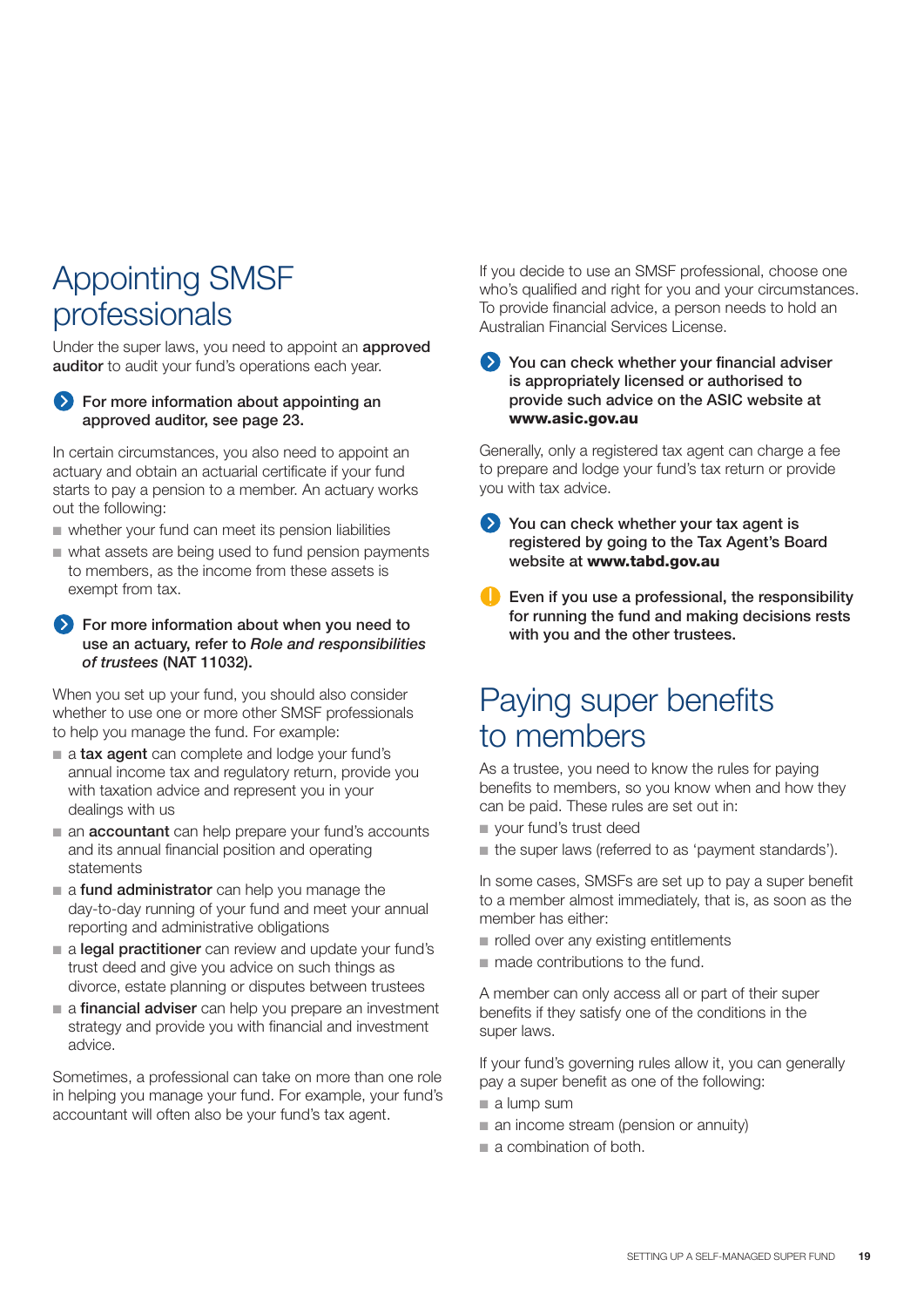You need to make sure all benefits are properly documented, and that you comply with any reporting and administrative requirements, such as:

- registering for pay as you go (PAYG) withholding
- issuing payment summaries
- obtaining actuary certificates.

It's possible for your fund to pay super benefits and still have member's contributing to it.

- **For more information about when and how super benefits can be paid and your reporting obligations:**
	- refer to *Running a self-managed super fund* **(NAT 11032)**
	- visit our website at **www.ato.gov.au**
- **You should be wary of promoters who approach you to set up an SMSF with the purpose of either:** 
	- withdrawing some or all of your super earlier **than allowed under the law**
	- paying for things other than your retirement.

These arrangements are illegal and severe penalties may apply to you, as well as the recipient of the benefit.

### Planning for the future

Setting up an SMSF is about more than just organising the paperwork to get started – it's about planning for the future. We recommend you, and the fund's members consider things such as death benefit nominations and insurance.

**We have provided some general information about these topics below. However, for more information that is specific to your circumstances, we recommend you speak to an SMSF professional.**

#### Death benefit nominations

A **death benefit** is a payment made from a super fund on the death of a member. It's usually paid to either:

- one or more of the member's dependants (such as a spouse or child)
- their estate.

In some cases, it may be paid to a non-dependant.

#### **For more information about death benefits and how they are taxed, refer to our website at www.ato.gov.au and search for 'death benefits'.**

A member can nominate who they want their death benefit paid to, by way of a death benefit nomination.

A **death benefit nomination** is a notice given to the trustees setting out who to pay the death benefit to and in what proportion. It can be one of the following:

- binding that is, it directs the trustees to pay the member's death benefit to a legal personal representative or dependant
- $\blacksquare$  non-binding that is, it notifies the trustees of the member's preferred beneficiaries, leaving the trustees to make the final decision.

If your fund does not have a valid binding nomination for a member, their death benefit is paid according to the fund's trust deed, with the trustees being guided, as appropriate, by any non-binding nomination.

#### **Insurance**

When your fund acquires new assets, such as real property and collectibles, we recommend you insure these assets to protect the fund from financial loss.

Also consider arranging insurance to protect your fund's members (or their dependants) against death, injury, ill-health or income loss.

Insurance premiums your fund pays may be tax deductible.

#### Example

A commercial property the trustees of XYZ Super Fund own is destroyed by fire. Because the property was insured, the fund was protected and they were compensated for their loss.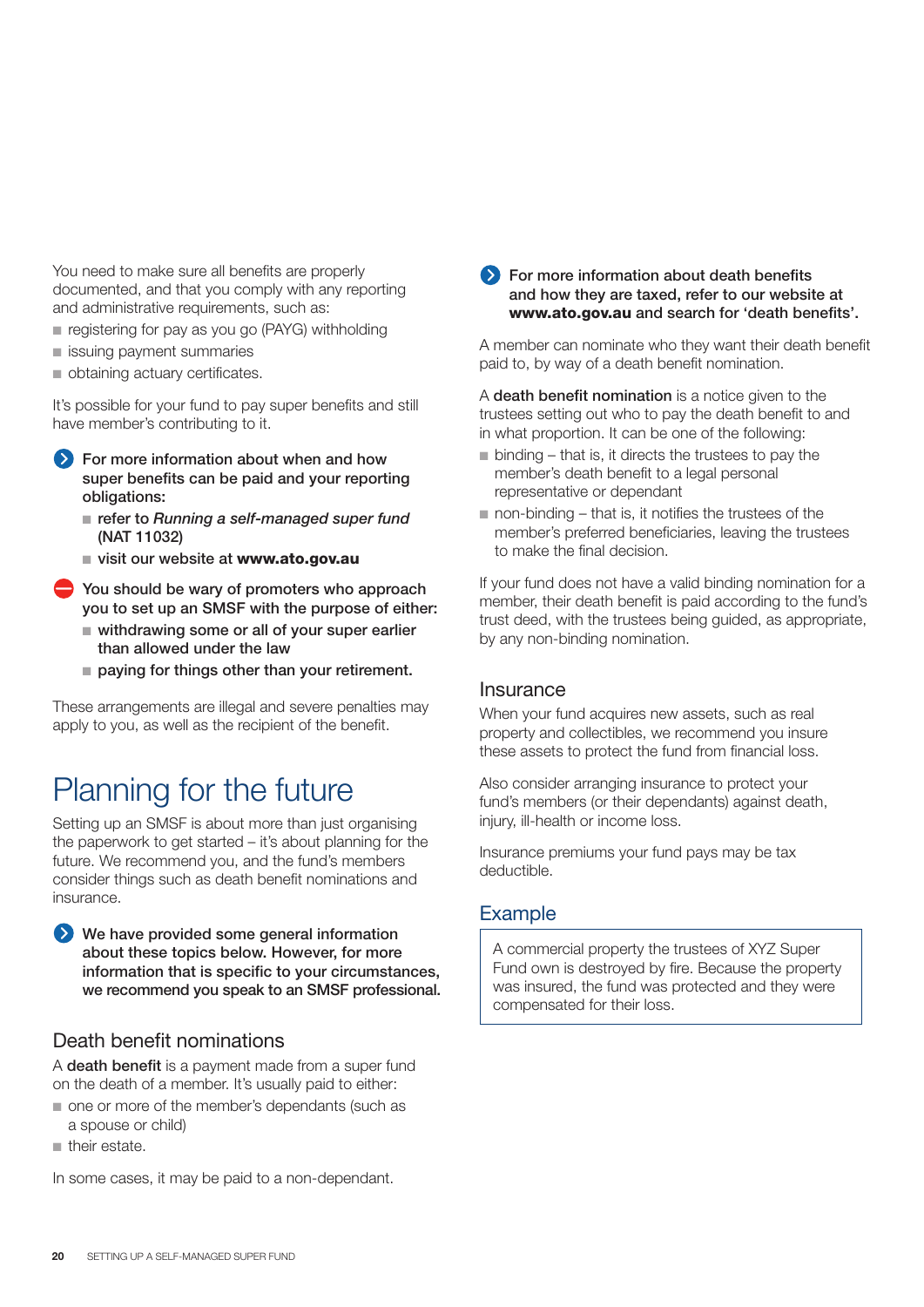## Check your progress

| Preparing an investment strategy<br>Your fund has a written investment strategy. (see page 16)<br>The investment strategy is unique to the fund and the members' circumstances. (see page 16)<br>All investments in the strategy comply with the super laws. (see page 16)                                                                                         |
|--------------------------------------------------------------------------------------------------------------------------------------------------------------------------------------------------------------------------------------------------------------------------------------------------------------------------------------------------------------------|
| Accepting rollovers and contributions<br>You have:<br>accepted contributions and rollovers to your fund according to the super laws and the fund's trust deed<br>kept a record of all contributions and rollovers and allocated them to each member's account.<br>(see pages 17 and 18)                                                                            |
| Record-keeping<br>You have considered how you will manage the fund's records. (see page 18)<br>You know your record keeping responsibilities. (see page 18)<br>You have a personal copy of the following records:<br>vour consent to act as trustee<br>vour signed trustee declaration<br>vour fund's trust deed<br>your fund's investment strategy (see page 18). |
| <b>Appointing SMSF professionals</b><br>You have considered whether to use one or more SMSF professionals to help<br>manage your fund. (see page 19)<br>You know you need to appoint an approved auditor for each income year. (see page 19)                                                                                                                       |
| Planning for the future<br>The fund's members have considered whether to lodge a death benefit nomination<br>with the trustees. (see page 20)<br>You have considered obtaining life, disability or income protection insurance on the<br>members' behalf. (see page 20)<br>You have arranged insurance to protect the fund's assets. (see page 20)                 |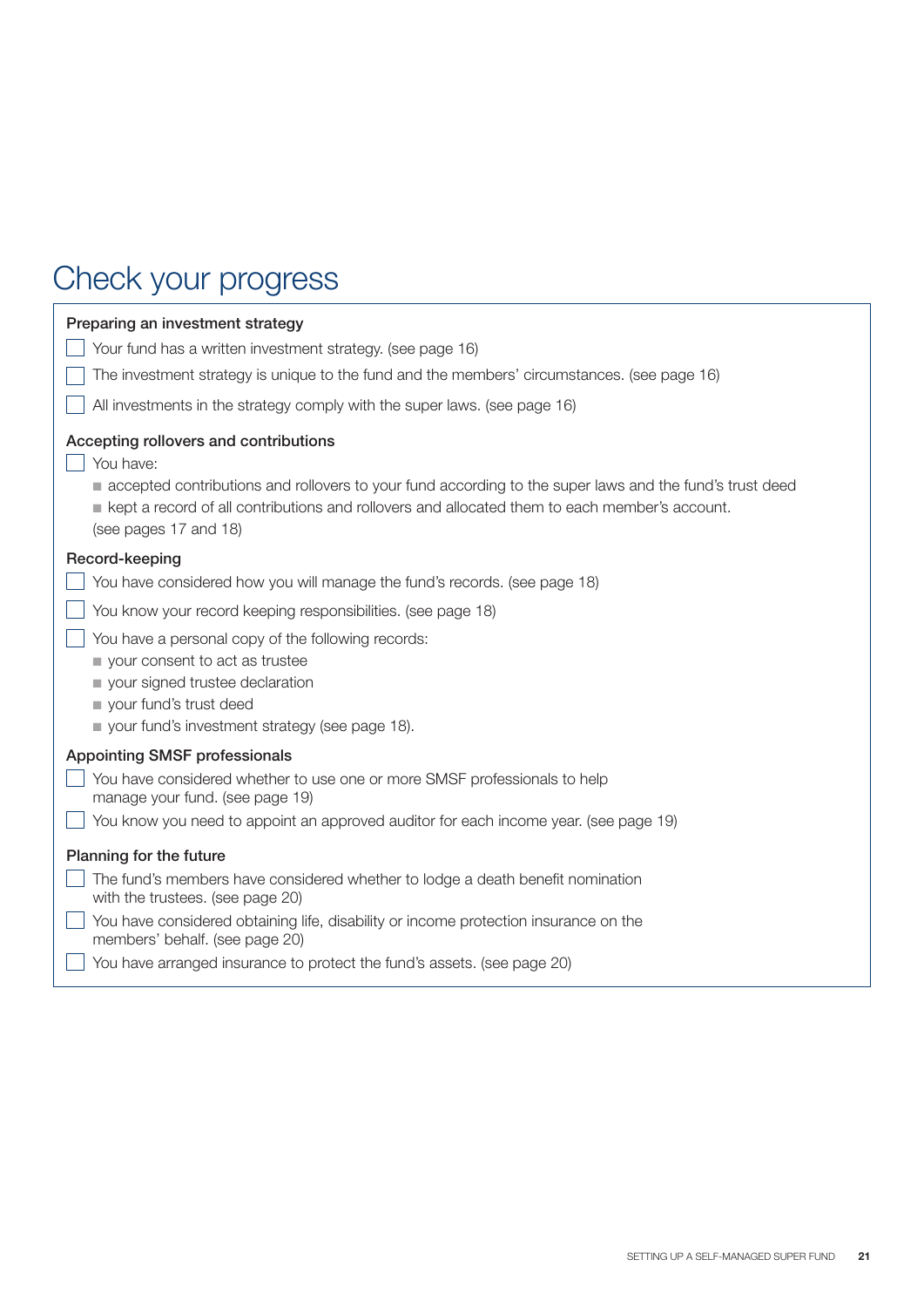## $()$ Understanding your role and responsibilities

Complying with the super and tax laws is your responsibility, even if you use a super or tax professional, or a financial adviser. So it's important you understand what you need to do.

As a trustee, your duties and responsibilities include:

- making sure the fund's sole purpose is to pay retirement benefits to members
- accepting contributions and paying benefits (pension and lump sum) according to the super and tax laws
- making investment decisions and complying with any restrictions
- ensuring an approved auditor is appointed for each income year
- completing administrative tasks, such as lodging annual returns and record-keeping
- reviewing and updating the fund's trust deed and investment strategy.

You need to tell us within **28 days** if there is a change in any of the following:

- trustees
- directors of the corporate trustee
- members
- contact details (contact person, phone and fax numbers)
- address (postal, registered or address for service of fund notices).
- **To tell us about changes to your fund, either:**
	- use our online service at **www.abr.gov.au** if **you're registered electronically with us (that is, you have an ATO primary digital certificate)**
	- lodge a *Change of details for superannuation entities* **(NAT 3036) form.**

To avoid penalties, make sure you understand and comply with your duties and responsibilities under the super and tax laws. If you don't comply, we can:

- impose administrative penalties
- make an agreement with you to rectify the problem
- make your fund non complying (which means your fund loses its tax concessions)
- disqualify you as a trustee
- prosecute in the most serious of cases.
- **For more information about your duties and responsibilities as trustee, and the penalties that may apply if you don't comply, refer to** *Running a self-managed super fund* **(NAT 11032).**

## Investing your fund's money

Being a trustee of an SMSF gives you more flexibility when it comes to investing your fund's money. Unlike some other super funds, you can choose the investments for your fund, so long as you invest according to the following:

- the fund's trust deed
- the investment strategy
- the super laws.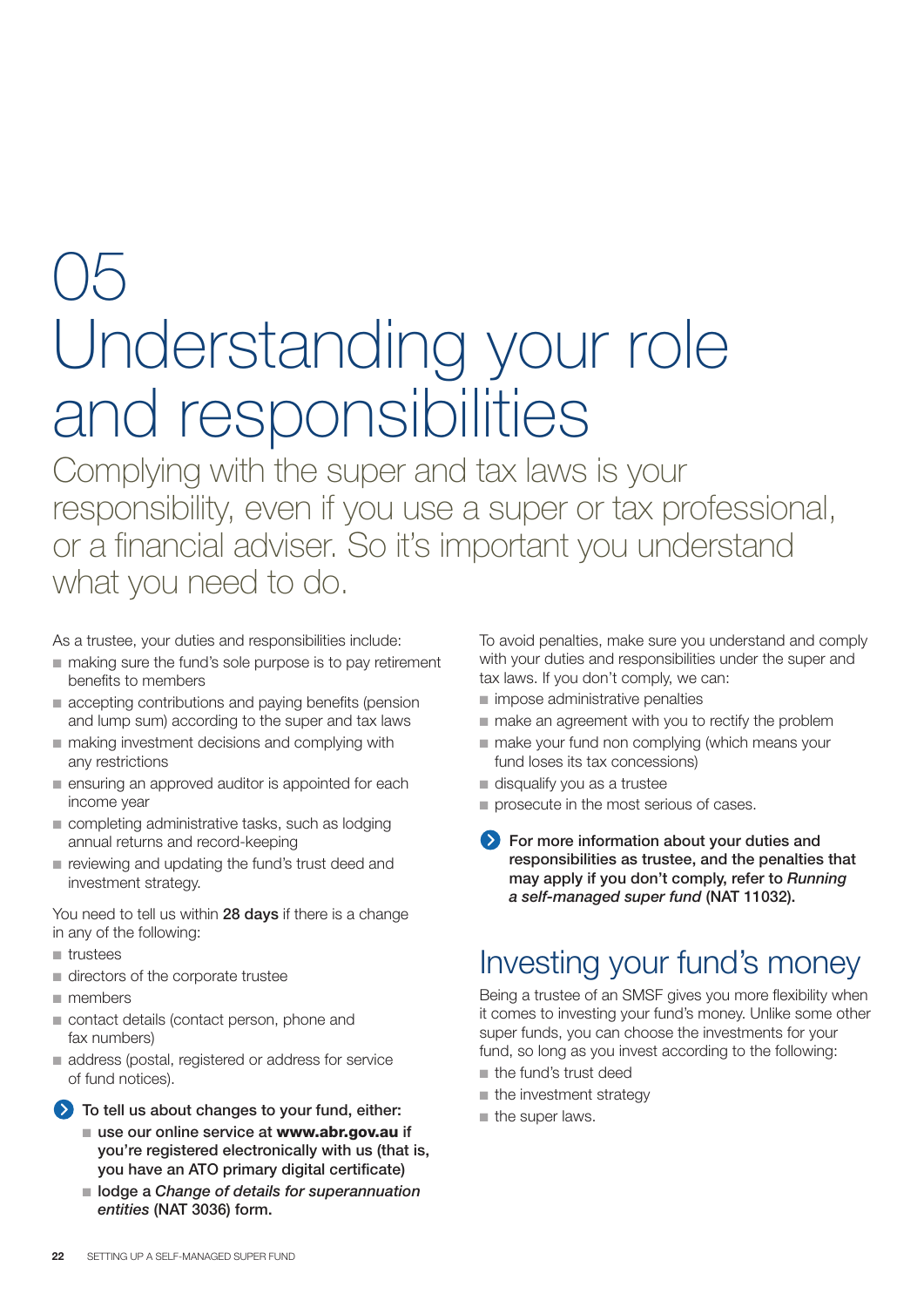While the super laws don't tell you what you can and can't invest in, they do set out certain investment restrictions you **need to** comply with.

For example, unless an exception applies, trustees generally **can't**:

- lend the fund's money or provide financial assistance to members and their relatives
- acquire assets from related parties of the fund including
	- fund members and their associates
	- all the fund's standard employer-sponsors and their associates
- borrow money on the fund's behalf (certain instalment warrant arrangements are allowed)
- lend to, invest in or lease to a related party of the fund (including related trusts), more than 5% of the fund's total assets
- enter into investments on the fund's behalf that are not made or maintained on an arm's length (commercial) basis.
- **The investment restrictions are some of the most important rules you need to comply with under the super laws. If you don't, we may impose significant penalties. We recommend you speak to an SMSF professional to make sure your investments comply with the law.**
- **For more information about the investment rules, including the limited exceptions under the super laws:**
	- visit our website at **www.ato.gov.au**
	- refer to Running a self-managed super fund **(NAT 11032).**
- **For more information about investing, including helpful financial tips, refer to the ASIC consumer website at www.fido.gov.au**

## Appointing an approved auditor

You need to appoint an approved auditor to audit the fund each year. An approved auditor will:

- examine your fund's financial statements
- assess your overall compliance with the super laws.

An approved auditor needs to be a registered company auditor or a member of certain professional organisations. They need to follow professional auditing standards that require the audit to be conducted independently. An SMSF professional may help you find an approved auditor.

Before the annual audit, you or your SMSF professional needs to prepare information about your accounts and transactions for the previous income year. This information is then sent to the approved auditor.

The auditor will provide you with a letter of engagement confirming they accept the appointment and the scope of the audit.

You need to give the auditor any further documentation they request so they can audit your fund.

Once the approved auditor has completed your fund's audit, they will provide you with the following:

- an audit report
- a management letter, which summarises the findings of the audit and any action taken or proposed by the trustees.

You need to have an auditor's report before you lodge your fund's SMSF annual return. The law requires that you appoint your auditor at least 30 days before the annual return is due to be lodged. To ensure you lodge on time, you need to allow enough time for your auditor to conduct the audit.

The auditor will also notify us if one of the following occurs:

- find you've breached certain super laws
- have concerns about your fund's financial position.

**For more information about who can be an approved auditor, and their duties and responsibilities, refer to** *Running a self-managed super fund* **(NAT 11032).**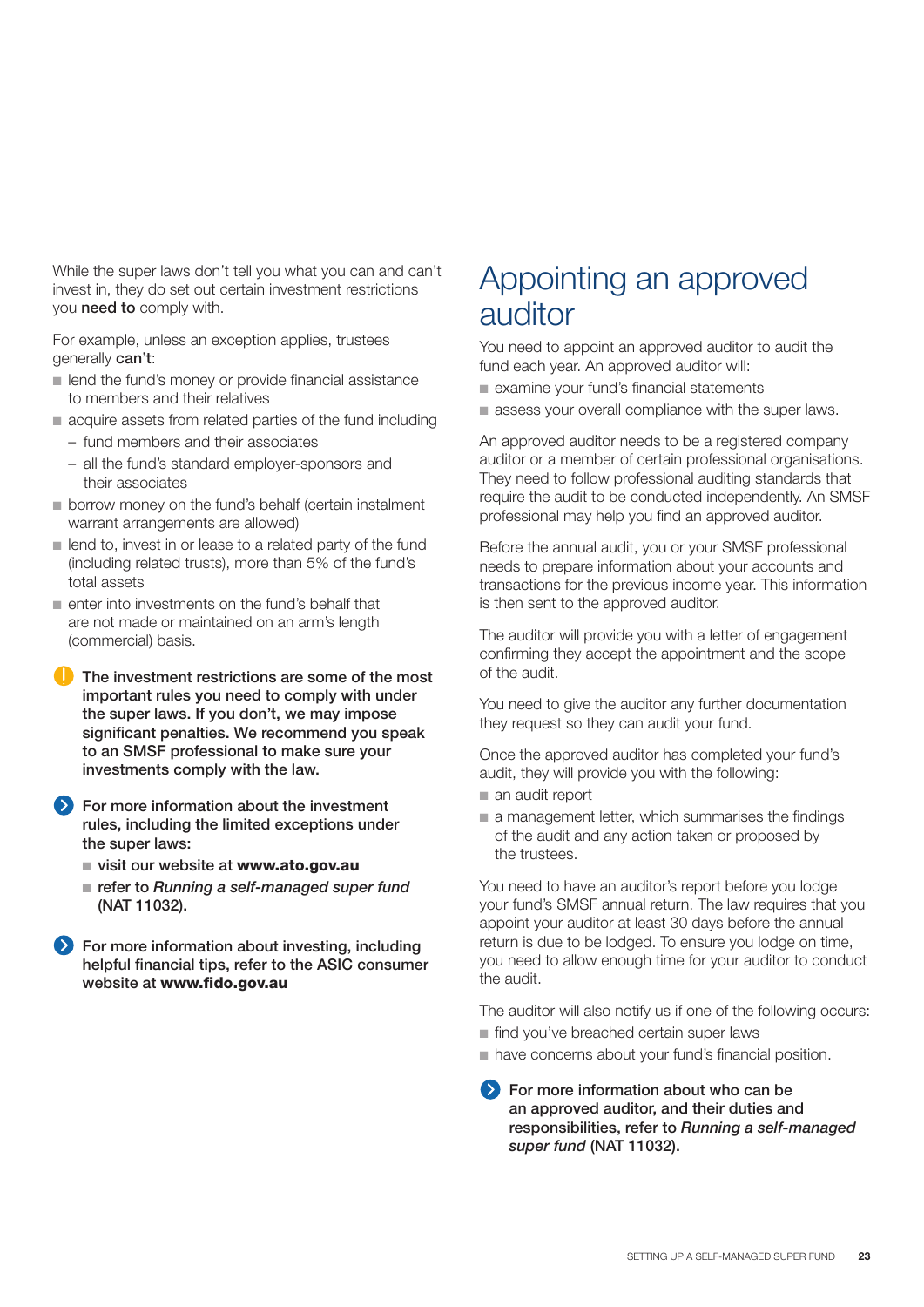## Your annual responsibilities

As a trustee there are some things you need to do each year under the super and tax laws. There are also some things you need to do to make sure your fund complies with the law and it operates effectively.

Use the following checklist each year to make sure you meet your annual responsibilities.

## Check your progress

| The trustees of your fund need to:                                                                                                   |
|--------------------------------------------------------------------------------------------------------------------------------------|
| ensure the fund's record-keeping is up to date<br>in preparation for the annual audit and lodgement<br>of annual returns             |
| organise for your fund's annual financial<br>statements to be prepared (statement of financial<br>position and operating statement)  |
| make sure an approved auditor is appointed to<br>audit the fund                                                                      |
| lodge the fund's annual return and report<br>contributions made on behalf of the fund's<br>members to the Tax Office by the due date |
| pay the supervisory levy and the fund's income<br>tax liability when due                                                             |
| lodge a business activity statement with the<br>Tax Office by the due date (if your fund is<br>registered for GST)                   |
| review your fund's trust deed and investment<br>strategy and update them as required.                                                |

Keep in mind that you need to lodge an annual return for the income year in which you set up your fund. As part of this return, you also need to report contribution information to us for all members every year, including those members with nil contributions.